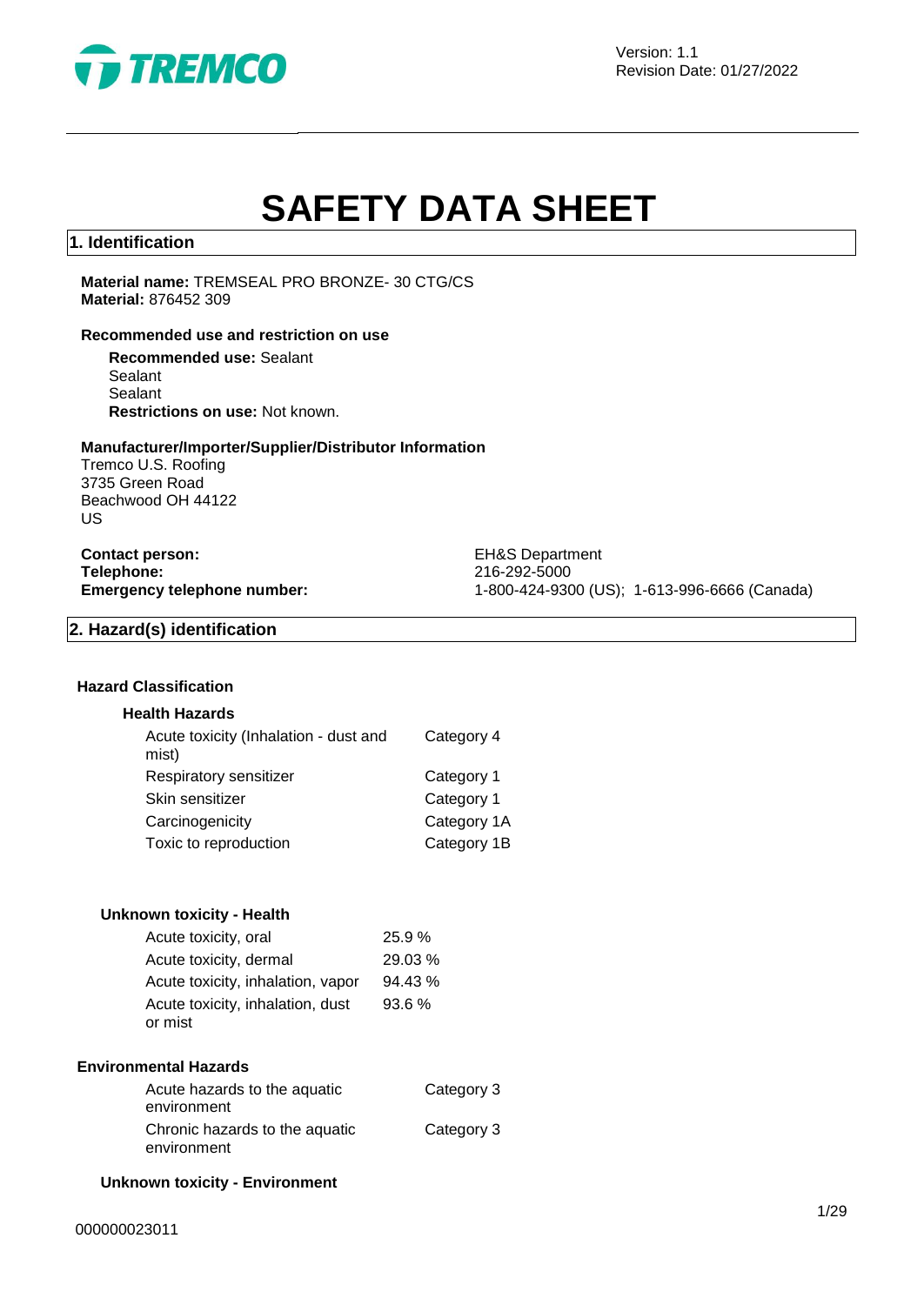

| Acute hazards to the aquatic   | 92.93%  |
|--------------------------------|---------|
| environment                    |         |
| Chronic hazards to the aquatic | 92.43 % |
| environment                    |         |

#### **Label Elements**

**Hazard Symbol:**

| <b>Signal Word:</b>                           | Danger                                                                                                                                                                                                                                                                                                                                                                                                                                                                                                                                   |
|-----------------------------------------------|------------------------------------------------------------------------------------------------------------------------------------------------------------------------------------------------------------------------------------------------------------------------------------------------------------------------------------------------------------------------------------------------------------------------------------------------------------------------------------------------------------------------------------------|
| <b>Hazard Statement:</b>                      | Harmful if inhaled.<br>May cause allergy or asthma symptoms or breathing difficulties if inhaled.<br>May cause an allergic skin reaction.<br>May cause cancer.<br>May damage fertility or the unborn child.<br>Harmful to aquatic life with long lasting effects.                                                                                                                                                                                                                                                                        |
| Precautionary<br><b>Statements</b>            |                                                                                                                                                                                                                                                                                                                                                                                                                                                                                                                                          |
| <b>Prevention:</b>                            | Avoid breathing dust/fume/gas/mist/vapors/spray. Use only outdoors or in a<br>well-ventilated area. [In case of inadequate ventilation] wear respiratory<br>protection. Contaminated work clothing should not be allowed out of the<br>workplace. Wear protective gloves/protective clothing/eye protection/face<br>protection. Obtain special instructions before use. Do not handle until all<br>safety precautions have been read and understood. Use personal protective<br>equipment as required. Avoid release to the environment. |
| <b>Response:</b>                              | IF INHALED: Remove person to fresh air and keep comfortable for<br>breathing. If experiencing respiratory symptoms: Call a POISON CENTER<br>or doctor/ physician. IF ON SKIN: Wash with plenty of soap and water. If<br>skin irritation or rash occurs: Get medical advice/attention. Call a POISON<br>CENTER/doctor if you feel unwell. Specific treatment (see on this label).<br>Wash contaminated clothing before reuse.                                                                                                             |
| Storage:                                      | Store locked up.                                                                                                                                                                                                                                                                                                                                                                                                                                                                                                                         |
| Disposal:                                     | Dispose of contents/container to an appropriate treatment and disposal<br>facility in accordance with applicable laws and regulations, and product<br>characteristics at time of disposal.                                                                                                                                                                                                                                                                                                                                               |
| Hazard(s) not otherwise<br>classified (HNOC): | None.                                                                                                                                                                                                                                                                                                                                                                                                                                                                                                                                    |

## **3. Composition/information on ingredients**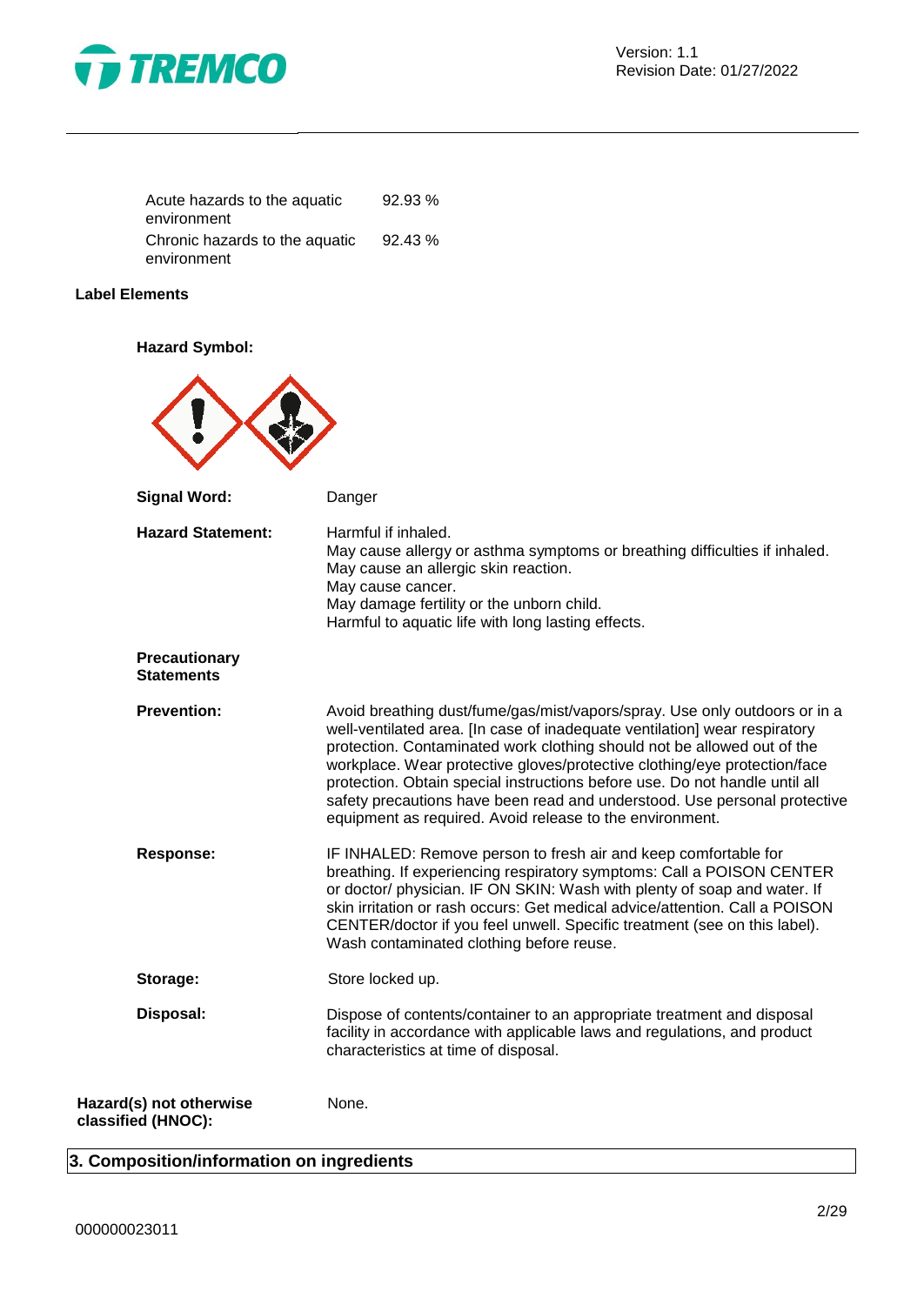

#### **Mixtures**

| <b>Chemical Identity</b>                                                                                            | <b>CAS number</b> | Content in percent (%)* |
|---------------------------------------------------------------------------------------------------------------------|-------------------|-------------------------|
| Calcium carbonate                                                                                                   | 471-34-1          | $20 - 50\%$             |
| Polyvinyl chloride                                                                                                  | 9002-86-2         | $5 - 10\%$              |
| Calcium Carbonate (Limestone)                                                                                       | 1317-65-3         | $5 - 10\%$              |
| Xylene                                                                                                              | 1330-20-7         | $1 - 5\%$               |
| Calcium oxide                                                                                                       | 1305-78-8         | $1 - 5%$                |
| Diisodecyl phthalate                                                                                                | 26761-40-0        | $1 - 2.5%$              |
| Ethylbenzene                                                                                                        | $100 - 41 - 4$    | $0.1 - 1\%$             |
| Isophorone Diisocyanate                                                                                             | 4098-71-9         | $0.1 - 1\%$             |
| Iron oxide                                                                                                          | 1309-37-1         | $0.1 - 1\%$             |
| Hydrotreated heavy naphthenic distillate                                                                            | 64742-52-5        | $0.1 - 1\%$             |
| Carbon Black                                                                                                        | 1333-86-4         | $0.1 - 1\%$             |
| Stearic acid                                                                                                        | $57-11-4$         | $0.1 - 1\%$             |
| Dibutyl tin dilaurate                                                                                               | 77-58-7           | $0.1 - 0.3\%$           |
| lodopropynyl butylcarbamate                                                                                         | 55406-53-6        | $0.01 - 0.1\%$          |
| * All concentrations are percent by weight unless ingredient is a gas. Gas concentrations are in percent by volume. |                   |                         |

### **4. First-aid measures**

# **Description of necessary first-aid measures**

| Inhalation:                                                            | Call a physician or poison control center immediately. If breathing<br>stops, provide artificial respiration. Move to fresh air. If breathing is<br>difficult, give oxygen.                                                                                                                           |  |
|------------------------------------------------------------------------|-------------------------------------------------------------------------------------------------------------------------------------------------------------------------------------------------------------------------------------------------------------------------------------------------------|--|
| <b>Skin Contact:</b>                                                   | If skin irritation occurs: Get medical advice/attention. Destroy or<br>thoroughly clean contaminated shoes. Immediately remove<br>contaminated clothing and shoes and wash skin with soap and plenty<br>of water. If skin irritation or an allergic skin reaction develops, get<br>medical attention. |  |
| Eye contact:                                                           | Any material that contacts the eye should be washed out immediately<br>with water. If easy to do, remove contact lenses. If eye irritation<br>persists: Get medical advice/attention.                                                                                                                 |  |
| Ingestion:                                                             | Call a POISON CENTER/doctor if you feel unwell. Rinse mouth.                                                                                                                                                                                                                                          |  |
| <b>Personal Protection for First-</b><br>aid Responders:               | Self-contained breathing apparatus and full protective clothing must<br>be worn in case of fire.                                                                                                                                                                                                      |  |
| Most important symptoms/effects, acute and delayed                     |                                                                                                                                                                                                                                                                                                       |  |
| Symptoms:                                                              | May cause skin and eye irritation.                                                                                                                                                                                                                                                                    |  |
| Hazards:                                                               | No data available.                                                                                                                                                                                                                                                                                    |  |
| Indication of immediate medical attention and special treatment needed |                                                                                                                                                                                                                                                                                                       |  |
| Treatment:                                                             | Symptoms may be delayed.                                                                                                                                                                                                                                                                              |  |
| 5. Fire-fighting measures                                              |                                                                                                                                                                                                                                                                                                       |  |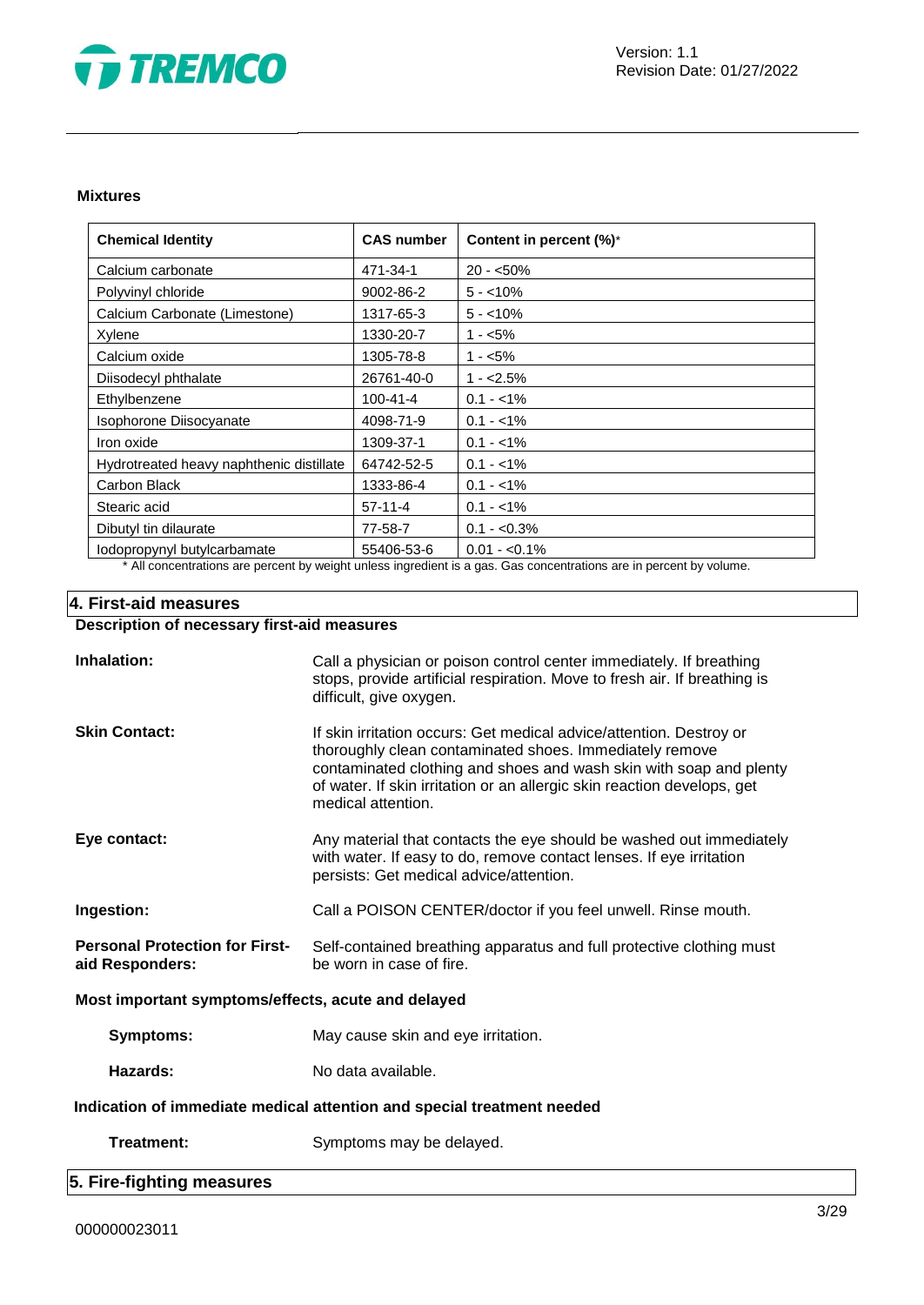

| <b>Personal precautions,</b><br>protective equipment and<br>emergency procedures: | Ventilate closed spaces before entering them. Evacuate area. See Section<br>8 of the SDS for Personal Protective Equipment. Keep upwind. Keep<br>unauthorized personnel away. Do not touch damaged containers or spilled<br>material unless wearing appropriate protective clothing. |  |  |
|-----------------------------------------------------------------------------------|--------------------------------------------------------------------------------------------------------------------------------------------------------------------------------------------------------------------------------------------------------------------------------------|--|--|
| 6. Accidental release measures                                                    |                                                                                                                                                                                                                                                                                      |  |  |
| Special protective equipment<br>for fire-fighters:                                | Self-contained breathing apparatus and full protective clothing must be<br>worn in case of fire.                                                                                                                                                                                     |  |  |
| <b>Special fire fighting</b><br>procedures:                                       | No data available.                                                                                                                                                                                                                                                                   |  |  |
| Special protective equipment and precautions for firefighters                     |                                                                                                                                                                                                                                                                                      |  |  |
| Specific hazards arising from<br>the chemical:                                    | During fire, gases hazardous to health may be formed.                                                                                                                                                                                                                                |  |  |
| <b>Unsuitable extinguishing</b><br>media:                                         | Do not use water jet as an extinguisher, as this will spread the fire.                                                                                                                                                                                                               |  |  |
| <b>Suitable extinguishing</b><br>media:                                           | Use fire-extinguishing media appropriate for surrounding materials.                                                                                                                                                                                                                  |  |  |
| Suitable (and unsuitable) extinguishing media                                     |                                                                                                                                                                                                                                                                                      |  |  |
| <b>General Fire Hazards:</b>                                                      | No unusual fire or explosion hazards noted.                                                                                                                                                                                                                                          |  |  |

**Accidental release measures:** In the event of a spill or accidental release, notify relevant authorities in accordance with all applicable regulations.

| <b>Methods and material for</b> | Collect spillage in containers, seal securely and deliver for disposal |
|---------------------------------|------------------------------------------------------------------------|
| containment and cleaning        | according to local regulations.                                        |
| up:                             |                                                                        |

**Environmental Precautions:** Do not contaminate water sources or sewer. Prevent further leakage or spillage if safe to do so. Avoid release to the environment.

#### **7. Handling and storage Handling**

| ı ıalıullu                                                         |                                                                                                                                                                                                                                                                                                                                                                                                                                                                                                                    |
|--------------------------------------------------------------------|--------------------------------------------------------------------------------------------------------------------------------------------------------------------------------------------------------------------------------------------------------------------------------------------------------------------------------------------------------------------------------------------------------------------------------------------------------------------------------------------------------------------|
| <b>Technical measures (e.g. Local</b><br>and general ventilation): | Mechanical ventilation or local exhaust ventilation may be required.<br>Observe good industrial hygiene practices. Observe occupational exposure<br>limits and minimize the risk of inhalation of dust.                                                                                                                                                                                                                                                                                                            |
| Safe handling advice:                                              | Ventilate well, avoid breathing vapors. Use approved respirator if air<br>contamination is above accepted level. Use mechanical ventilation in case<br>of handling which causes formation of dust. Do not handle until all safety<br>precautions have been read and understood. Obtain special instructions<br>before use. Use personal protective equipment as required. Do not breathe<br>dust/fume/gas/mist/vapors/spray. Avoid contact with eyes, skin, and<br>clothing. Wash hands thoroughly after handling. |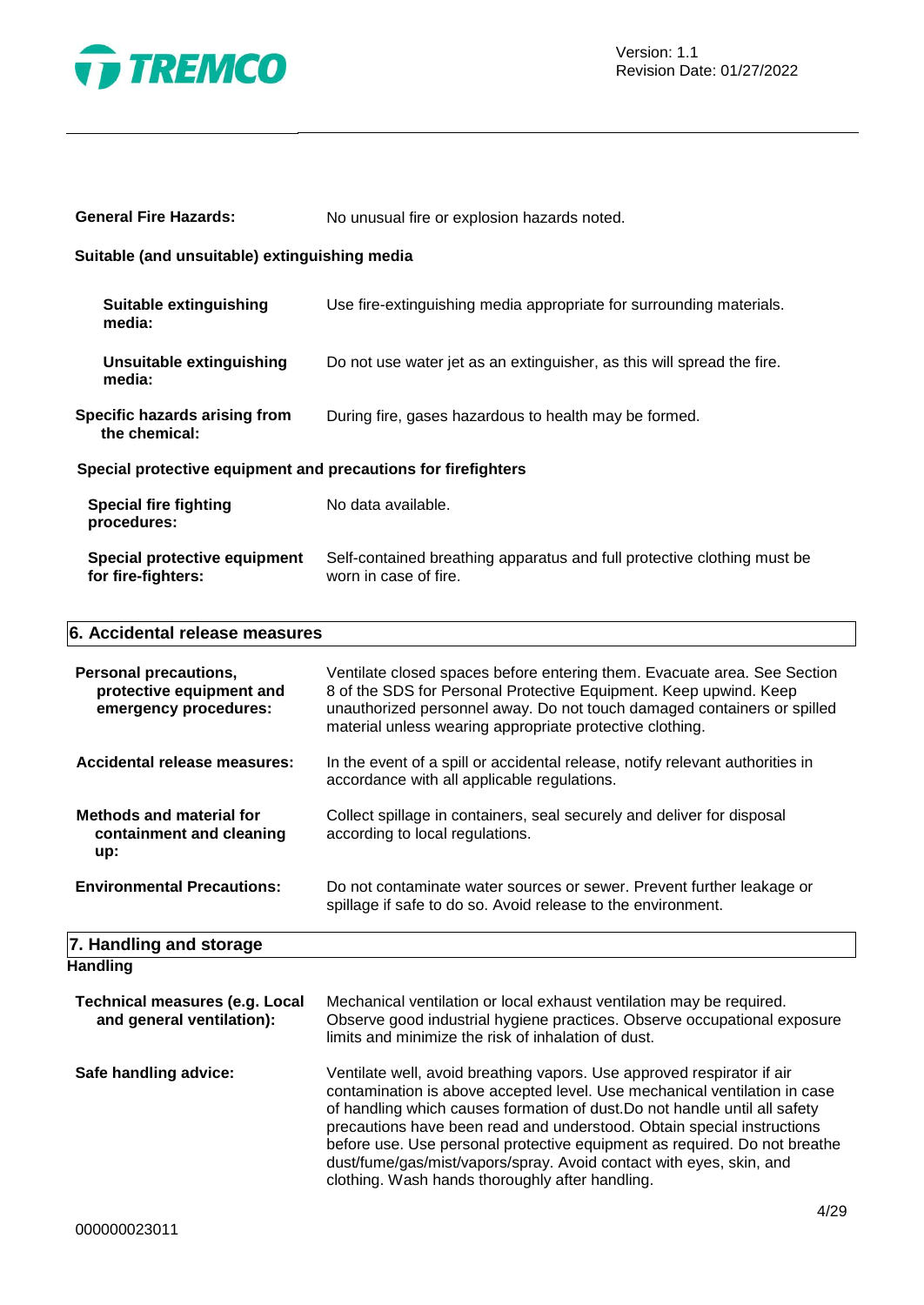

| Contact avoidance measures: | No data available.                                                                                                                                                                                                                                                                                                                            |
|-----------------------------|-----------------------------------------------------------------------------------------------------------------------------------------------------------------------------------------------------------------------------------------------------------------------------------------------------------------------------------------------|
| <b>Hygiene measures:</b>    | Observe good industrial hygiene practices. Wash hands before breaks and<br>immediately after handling the product. Do not handle until all safety<br>precautions have been read and understood. Obtain special instructions<br>before use. Contaminated work clothing should not be allowed out of the<br>workplace. Avoid contact with skin. |
| <b>Storage</b>              |                                                                                                                                                                                                                                                                                                                                               |
| Safe storage conditions:    | Store locked up.                                                                                                                                                                                                                                                                                                                              |
| Safe packaging materials:   | No data available.                                                                                                                                                                                                                                                                                                                            |

# **8. Exposure controls/personal protection**

#### **Control Parameters**

#### **Occupational Exposure Limits**

| <b>Chemical Identity</b>                          | <b>Type</b>  | <b>Exposure Limit Values</b>                            | <b>Source</b>                                                                                  |
|---------------------------------------------------|--------------|---------------------------------------------------------|------------------------------------------------------------------------------------------------|
| Calcium carbonate - Total<br>dust.                | PEL          | $15 \text{ mg/m}$                                       | US. OSHA Table Z-1 Limits for Air<br>Contaminants (29 CFR 1910.1000), as<br>amended (02 2006)  |
| Calcium carbonate -<br>Respirable fraction.       | PEL          | $5$ mg/m $3$                                            | US. OSHA Table Z-1 Limits for Air<br>Contaminants (29 CFR 1910.1000), as<br>amended (02 2006)  |
|                                                   | <b>TWA</b>   | $5$ mg/m $3$                                            | US. OSHA Table Z-3 (29 CFR 1910.1000), as<br>amended (09 2016)                                 |
| Calcium carbonate -<br>Inhalable particles.       | <b>TWA</b>   | $10 \text{ mg/m}$                                       | US. ACGIH Threshold Limit Values, as<br>amended (01 2021)                                      |
| Calcium carbonate -<br>Respirable particles.      | <b>TWA</b>   | $3 \overline{\mathrm{mg}}$ m3                           | US. ACGIH Threshold Limit Values, as<br>amended (01 2021)                                      |
| Calcium carbonate -<br>Respirable fraction.       | <b>TWA</b>   | 15 millions of<br>particles per<br>cubic foot of<br>air | US. OSHA Table Z-3 (29 CFR 1910.1000), as<br>amended (09 2016)                                 |
| Calcium carbonate - Total<br>dust.                | <b>TWA</b>   | 15 mg/m3                                                | US. OSHA Table Z-3 (29 CFR 1910.1000), as<br>amended (09 2016)                                 |
|                                                   | PEL          | $15 \text{ mg/m}$                                       | US. OSHA Table Z-1 Limits for Air<br>Contaminants (29 CFR 1910.1000), as<br>amended (01 2017)  |
|                                                   | <b>TWA</b>   | 50 millions of<br>particles per<br>cubic foot of<br>air | US. OSHA Table Z-3 (29 CFR 1910.1000), as<br>amended (09 2016)                                 |
| Calcium carbonate -<br>Respirable fraction.       | PEL          | $\overline{5}$ mg/m3                                    | US. OSHA Table Z-1 Limits for Air<br>Contaminants (29 CFR 1910.1000), as<br>amended (01 2017)  |
| Polyvinyl chloride -<br>Respirable fraction.      | <b>TWA</b>   | 1 $mg/m3$                                               | US. ACGIH Threshold Limit Values, as<br>amended (2011)                                         |
| Polyvinyl chloride - as vinyl<br>chloride monomer | <b>TWA</b>   | 1 ppm                                                   | US. OSHA Specifically Regulated Substances<br>(29 CFR 1910.1001-1053), as amended (02<br>2006) |
|                                                   | <b>STEL</b>  | 5 ppm                                                   | US. OSHA Specifically Regulated Substances<br>(29 CFR 1910.1001-1053), as amended (02<br>2006) |
|                                                   | OSHA_AC<br>т | $0.5$ ppm                                               | US. OSHA Specifically Regulated Substances<br>(29 CFR 1910.1001-1053), as amended (02<br>2006) |
| Polyvinyl chloride -<br>Respirable fraction.      | PEL          | $5 \overline{\mathrm{mg}}$ m3                           | US. OSHA Table Z-1 Limits for Air<br>Contaminants (29 CFR 1910.1000), as<br>amended (02 2006)  |

Ξ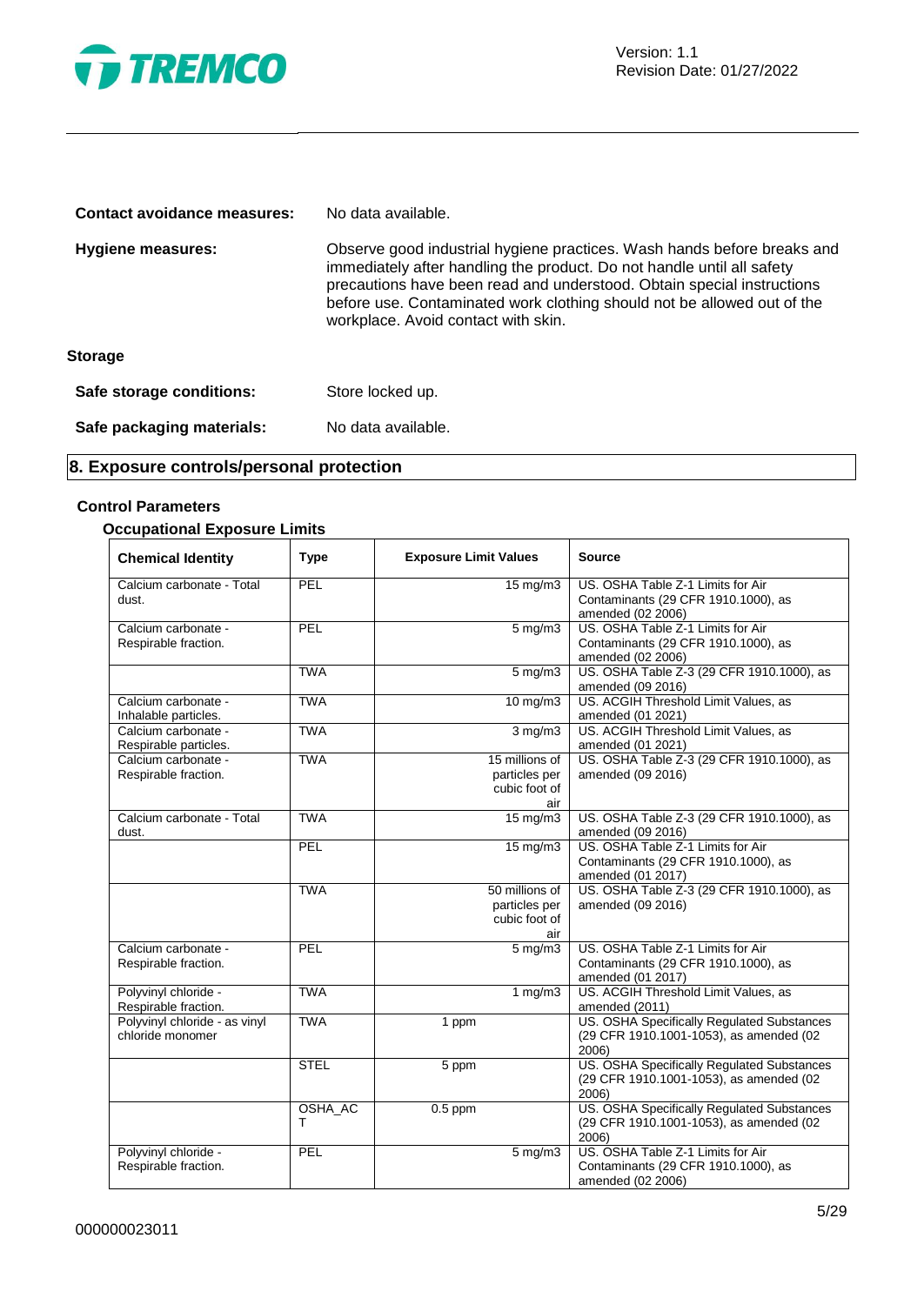

| Polyvinyl chloride - Total<br>dust.                                  | PEL         | 15 mg/m3                                                | US. OSHA Table Z-1 Limits for Air<br>Contaminants (29 CFR 1910.1000), as<br>amended (02 2006) |
|----------------------------------------------------------------------|-------------|---------------------------------------------------------|-----------------------------------------------------------------------------------------------|
|                                                                      | <b>TWA</b>  | 50 millions of<br>particles per<br>cubic foot of<br>air | US. OSHA Table Z-3 (29 CFR 1910.1000), as<br>amended (2000)                                   |
| Polyvinyl chloride -<br>Respirable fraction.                         | <b>TWA</b>  | 15 millions of<br>particles per<br>cubic foot of<br>air | US. OSHA Table Z-3 (29 CFR 1910.1000), as<br>amended (2000)                                   |
| Polyvinyl chloride - Total<br>dust.                                  | <b>TWA</b>  | 15 mg/m3                                                | US. OSHA Table Z-3 (29 CFR 1910.1000), as<br>amended (2000)                                   |
| Polyvinyl chloride -<br>Respirable fraction.                         | <b>TWA</b>  | $5 \overline{\mathrm{mg}}$ m3                           | US. OSHA Table Z-3 (29 CFR 1910.1000), as<br>amended (2000)                                   |
| Calcium Carbonate<br>(Limestone) - Total dust.                       | PEL         | $15 \text{ mg/m}$                                       | US. OSHA Table Z-1 Limits for Air<br>Contaminants (29 CFR 1910.1000), as<br>amended (02 2006) |
| Calcium Carbonate<br>(Limestone) - Respirable<br>fraction.           | PEL         | $5$ mg/m $3$                                            | US. OSHA Table Z-1 Limits for Air<br>Contaminants (29 CFR 1910.1000), as<br>amended (02 2006) |
| Xylene                                                               | PEL         | 100 ppm<br>435 mg/m3                                    | US. OSHA Table Z-1 Limits for Air<br>Contaminants (29 CFR 1910.1000), as<br>amended (02 2006) |
|                                                                      | <b>STEL</b> | 150 ppm                                                 | US. ACGIH Threshold Limit Values, as<br>amended (2008)                                        |
|                                                                      | <b>TWA</b>  | 100 ppm                                                 | US. ACGIH Threshold Limit Values, as<br>amended (2008)                                        |
| Calcium oxide                                                        | <b>TWA</b>  | $2 \overline{\text{mg}}$ m3                             | US. ACGIH Threshold Limit Values, as<br>amended (2011)                                        |
|                                                                      | <b>PEL</b>  | $5$ mg/m $3$                                            | US. OSHA Table Z-1 Limits for Air<br>Contaminants (29 CFR 1910.1000), as<br>amended (02 2006) |
| Ethylbenzene                                                         | <b>TWA</b>  | 20 ppm                                                  | US. ACGIH Threshold Limit Values, as<br>amended (2011)                                        |
|                                                                      | PEL         | 100 ppm<br>435 mg/m3                                    | US. OSHA Table Z-1 Limits for Air<br>Contaminants (29 CFR 1910.1000), as<br>amended (02 2006) |
| Isophorone Diisocyanate                                              | <b>TWA</b>  | 0.005 ppm                                               | US. ACGIH Threshold Limit Values, as<br>amended (2011)                                        |
| Iron oxide - Respirable<br>fraction.                                 | <b>TWA</b>  | $5 \overline{\mathrm{mg}}$ m3                           | US. ACGIH Threshold Limit Values, as<br>amended (2011)                                        |
| Iron oxide - Fume.                                                   | PEL         | $10$ mg/m $3$                                           | US. OSHA Table Z-1 Limits for Air<br>Contaminants (29 CFR 1910.1000), as<br>amended (02 2006) |
| Iron oxide - Total dust.                                             | <b>TWA</b>  | 50 millions of<br>particles per<br>cubic foot of<br>air | US. OSHA Table Z-3 (29 CFR 1910.1000), as<br>amended (03 2016)                                |
| Iron oxide - Respirable<br>fraction.                                 | <b>TWA</b>  | $5$ mg/m $3$                                            | US. OSHA Table Z-3 (29 CFR 1910.1000), as<br>amended (03 2016)                                |
|                                                                      | <b>TWA</b>  | 15 millions of<br>particles per<br>cubic foot of<br>air | US. OSHA Table Z-3 (29 CFR 1910.1000), as<br>amended (03 2016)                                |
| Iron oxide - Total dust.                                             | <b>TWA</b>  | 15 mg/m3                                                | US. OSHA Table Z-3 (29 CFR 1910.1000), as<br>amended (03 2016)                                |
| Hydrotreated heavy<br>naphthenic distillate                          | PEL         | 500 ppm 2,000 mg/m3                                     | US. OSHA Table Z-1 Limits for Air<br>Contaminants (29 CFR 1910.1000), as<br>amended (02 2006) |
| Hydrotreated heavy<br>naphthenic distillate - Mist.                  | PEL         | $5 \text{ mg/m}$                                        | US. OSHA Table Z-1 Limits for Air<br>Contaminants (29 CFR 1910.1000), as<br>amended (02 2006) |
| Hydrotreated heavy<br>naphthenic distillate -<br>Inhalable fraction. | <b>TWA</b>  | $5 \text{ mg/m}$ 3                                      | US. ACGIH Threshold Limit Values, as<br>amended (03 2014)                                     |
| Carbon Black - Inhalable<br>fraction.                                | <b>TWA</b>  | $3$ mg/m $3$                                            | US. ACGIH Threshold Limit Values, as<br>amended (2011)                                        |
| Carbon Black                                                         | PEL         | $3.5$ mg/m $3$                                          | US. OSHA Table Z-1 Limits for Air                                                             |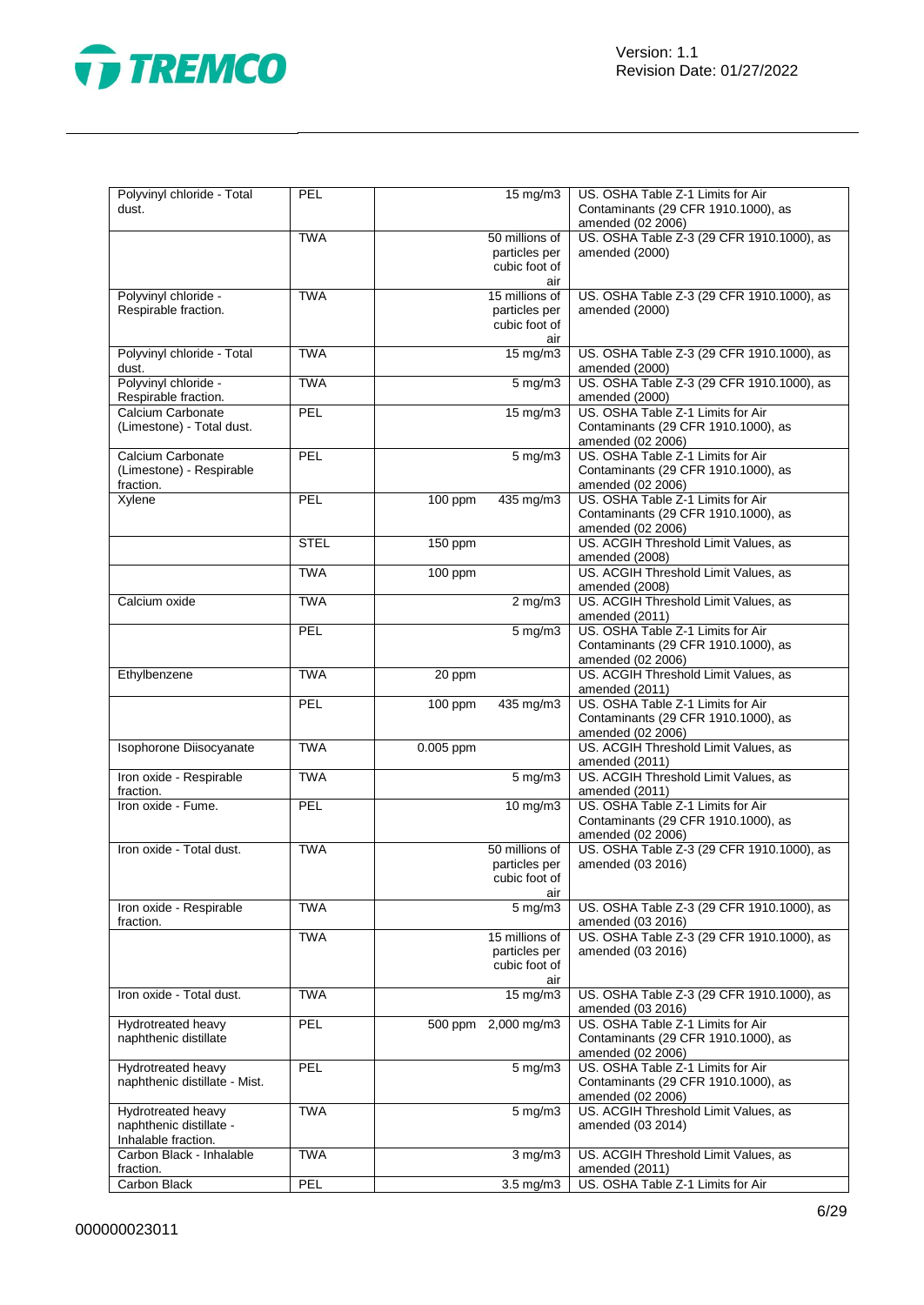

|                               |             |                      | Contaminants (29 CFR 1910.1000), as  |
|-------------------------------|-------------|----------------------|--------------------------------------|
|                               |             |                      | amended (02 2006)                    |
| Stearic acid - Respirable     | <b>TWA</b>  | $3 \text{ mg/m}$     | US. ACGIH Threshold Limit Values, as |
| fraction.                     |             |                      | amended (03 2017)                    |
| Stearic acid - Inhalable      | <b>TWA</b>  | $10 \text{ mg/m}$    | US. ACGIH Threshold Limit Values, as |
| fraction.                     |             |                      | amended (03 2017)                    |
| Dibutyl tin dilaurate - as Sn | <b>STEL</b> | $0.2 \text{ mg/m}$ 3 | US. ACGIH Threshold Limit Values, as |
|                               |             |                      | amended (2011)                       |
|                               | <b>TWA</b>  | $0.1 \text{ mg/m}$ 3 | US. ACGIH Threshold Limit Values, as |
|                               |             |                      | amended (2011)                       |
|                               | <b>PEL</b>  | $0.1 \text{ mg/m}$ 3 | US. OSHA Table Z-1 Limits for Air    |
|                               |             |                      | Contaminants (29 CFR 1910.1000), as  |
|                               |             |                      | amended (02 2006)                    |

| <b>Chemical name</b>                           | <b>Type</b> | <b>Exposure Limit Values</b> | <b>Source</b>                                                                                                                                                                            |
|------------------------------------------------|-------------|------------------------------|------------------------------------------------------------------------------------------------------------------------------------------------------------------------------------------|
| Calcium carbonate - Total<br>dust.             | <b>STEL</b> | 20 mg/m3                     | Canada. British Columbia OELs. (Occupational<br><b>Exposure Limits for Chemical Biological</b><br>Substances, Occupational Health and Safety<br>Regulation 296/97, as amended) (07 2007) |
| Calcium carbonate -<br>Respirable fraction.    | <b>TWA</b>  | $3$ mg/m $3$                 | Canada. British Columbia OELs. (Occupational<br>Exposure Limits for Chemical Biological<br>Substances, Occupational Health and Safety<br>Regulation 296/97, as amended) (07 2007)        |
| Calcium carbonate - Total<br>dust.             | <b>TWA</b>  | 10 mg/m3                     | Canada. British Columbia OELs. (Occupational<br>Exposure Limits for Chemical Biological<br>Substances, Occupational Health and Safety<br>Regulation 296/97, as amended) (07 2007)        |
| Calcium carbonate - Total<br>dust.             | <b>TWA</b>  | 10 mg/m3                     | Canada. Quebec OELs. (Ministry of Labor -<br>Regulation respecting occupational health and<br>safety), as amended (09 2017)                                                              |
|                                                | <b>TWA</b>  | $10$ mg/m $3$                | Canada. British Columbia OELs. (Occupational<br>Exposure Limits for Chemical Biological<br>Substances, Occupational Health and Safety<br>Regulation 296/97, as amended) (06 2020)        |
| Calcium carbonate -<br>Inhalable particles.    | <b>TWA</b>  | $10 \text{ mg/m}$ 3          | Canada. Ontario OELs. (Control of Exposure to<br>Biological or Chemical Agents), as amended<br>(01 2020)                                                                                 |
| Calcium carbonate -<br>Respirable fraction.    | <b>TWA</b>  | $3 \text{ mg/m}$             | Canada. Ontario OELs. (Control of Exposure to<br>Biological or Chemical Agents), as amended<br>(01 2020)                                                                                 |
| Calcium carbonate -<br>Respirable fraction.    | <b>TWA</b>  | $3$ mg/m $3$                 | Canada. British Columbia OELs. (Occupational<br>Exposure Limits for Chemical Biological<br>Substances, Occupational Health and Safety<br>Regulation 296/97, as amended) (06 2020)        |
| Calcium carbonate -<br>Respirable particles.   | <b>TWA</b>  | $3 \text{ mg/m}$             | Canada. Ontario OELs. (Control of Exposure to<br>Biological or Chemical Agents), as amended<br>(01 2020)                                                                                 |
| Calcium carbonate -<br>Inhalable fraction.     | <b>TWA</b>  | $10 \text{ mg/m}$ 3          | Canada. Ontario OELs. (Control of Exposure to<br>Biological or Chemical Agents), as amended<br>(01 2020)                                                                                 |
| Polyvinyl chloride -<br>Respirable.            | <b>TWA</b>  | 1 $mg/m3$                    | Canada. British Columbia OELs. (Occupational<br>Exposure Limits for Chemical Biological<br>Substances, Occupational Health and Safety<br>Regulation 296/97, as amended) (07 2007)        |
| Polyvinyl chloride -<br>Respirable fraction.   | <b>TWA</b>  | 1 $mg/m3$                    | Canada. Ontario OELs. (Control of Exposure to<br>Biological or Chemical Agents), as amended<br>(11 2010)                                                                                 |
| Polyvinyl chloride - Total<br>dust.            | <b>TWA</b>  | 10 mg/m3                     | Canada. Quebec OELs. (Ministry of Labor -<br>Regulation respecting occupational health and<br>safety), as amended (09 2017)                                                              |
| Calcium Carbonate<br>(Limestone) - Total dust. | <b>STEL</b> | 20 mg/m3                     | Canada. British Columbia OELs. (Occupational<br><b>Exposure Limits for Chemical Biological</b><br>Substances, Occupational Health and Safety<br>Regulation 296/97, as amended) (07 2007) |
|                                                | <b>TWA</b>  | 10 mg/m3                     | Canada. British Columbia OELs. (Occupational<br><b>Exposure Limits for Chemical Biological</b>                                                                                           |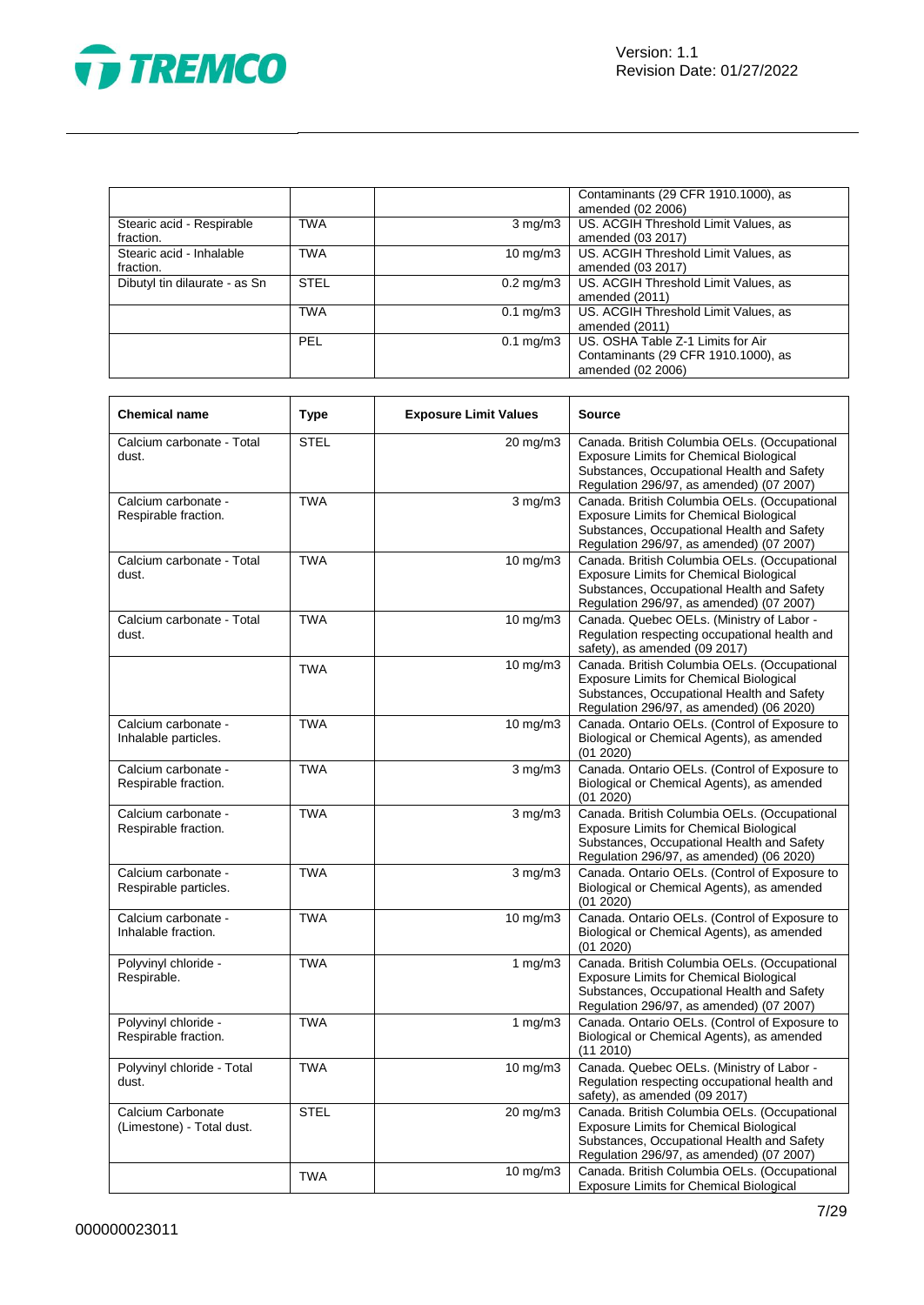

|                                                            |                |            |                  | Substances, Occupational Health and Safety<br>Regulation 296/97, as amended) (07 2007)                                                                                                   |
|------------------------------------------------------------|----------------|------------|------------------|------------------------------------------------------------------------------------------------------------------------------------------------------------------------------------------|
| Calcium Carbonate<br>(Limestone) - Respirable<br>fraction. | <b>TWA</b>     |            | $3$ mg/m $3$     | Canada. British Columbia OELs. (Occupational<br><b>Exposure Limits for Chemical Biological</b><br>Substances, Occupational Health and Safety<br>Regulation 296/97, as amended) (07 2007) |
| Calcium Carbonate<br>(Limestone) - Total dust.             | <b>TWA</b>     |            | 10 mg/m3         | Canada. Quebec OELs. (Ministry of Labor -<br>Regulation respecting occupational health and<br>safety), as amended (09 2017)                                                              |
| Xylene                                                     | <b>STEL</b>    | 150 ppm    |                  | Canada. British Columbia OELs. (Occupational<br><b>Exposure Limits for Chemical Biological</b><br>Substances, Occupational Health and Safety<br>Regulation 296/97, as amended) (07 2007) |
|                                                            | <b>TWA</b>     | 100 ppm    |                  | Canada. British Columbia OELs. (Occupational<br><b>Exposure Limits for Chemical Biological</b><br>Substances, Occupational Health and Safety<br>Regulation 296/97, as amended) (07 2007) |
| Xylene                                                     | STEL           | 150 ppm    |                  | Canada. Ontario OELs. (Control of Exposure to<br>Biological or Chemical Agents), as amended<br>(11 2010)                                                                                 |
|                                                            | <b>TWA</b>     | 100 ppm    |                  | Canada. Ontario OELs. (Control of Exposure to<br>Biological or Chemical Agents), as amended<br>(11 2010)                                                                                 |
| Xylene                                                     | <b>TWA</b>     | 100 ppm    | 434 mg/m3        | Canada. Quebec OELs. (Ministry of Labor -<br>Regulation respecting occupational health and<br>safety), as amended (09 2017)                                                              |
|                                                            | <b>STEL</b>    | 150 ppm    | 651 mg/m3        | Canada. Quebec OELs. (Ministry of Labor -<br>Regulation respecting occupational health and<br>safety), as amended (09 2017)                                                              |
|                                                            | <b>TWA</b>     | 100 ppm    |                  | Canada. Quebec OELs. (Ministry of Labor -<br>Regulation respecting occupational health and<br>safety), as amended (03 2020)                                                              |
| Calcium oxide                                              | <b>TWA</b>     |            | $2$ mg/m $3$     | Canada. British Columbia OELs. (Occupational<br>Exposure Limits for Chemical Biological<br>Substances, Occupational Health and Safety<br>Regulation 296/97, as amended) (07 2007)        |
| Calcium oxide                                              | <b>TWA</b>     |            | $2$ mg/m $3$     | Canada. Ontario OELs. (Control of Exposure to<br>Biological or Chemical Agents), as amended<br>(11 2010)                                                                                 |
| Calcium oxide                                              | <b>TWA</b>     |            | $2$ mg/m $3$     | Canada. Quebec OELs. (Ministry of Labor -<br>Regulation respecting occupational health and<br>safety), as amended (09 2017)                                                              |
| Diisodecyl phthalate                                       | <b>TWA</b>     |            | $5 \text{ mg/m}$ | Canada. Ontario OELs. (Control of Exposure to<br>Biological or Chemical Agents), as amended<br>(11 2010)                                                                                 |
| Ethylbenzene                                               | <b>TWA</b>     | 20 ppm     |                  | Canada. British Columbia OELs. (Occupational<br>Exposure Limits for Chemical Biological<br>Substances, Occupational Health and Safety<br>Regulation 296/97, as amended) (09 2011)        |
| Ethylbenzene                                               | <b>TWA</b>     | 20 ppm     |                  | Canada. Ontario OELs. (Control of Exposure to<br>Biological or Chemical Agents), as amended<br>(06 2015)                                                                                 |
| Ethylbenzene                                               | <b>TWA</b>     | 20 ppm     |                  | Canada. Quebec OELs. (Ministry of Labor -<br>Regulation respecting occupational health and<br>safety), as amended (03 2020)                                                              |
| Isophorone Diisocyanate                                    | <b>TWA</b>     | 0.005 ppm  |                  | Canada. British Columbia OELs. (Occupational<br>Exposure Limits for Chemical Biological<br>Substances, Occupational Health and Safety<br>Regulation 296/97, as amended) (07 2007)        |
|                                                            | <b>CEILING</b> | $0.01$ ppm |                  | Canada. British Columbia OELs. (Occupational<br><b>Exposure Limits for Chemical Biological</b><br>Substances, Occupational Health and Safety<br>Regulation 296/97, as amended) (07 2007) |
| Isophorone Diisocyanate                                    | <b>TWA</b>     | 0.005 ppm  |                  | Canada. Ontario OELs. (Control of Exposure to<br>Biological or Chemical Agents), as amended<br>(06 2015)                                                                                 |
|                                                            | <b>CEV</b>     | $0.02$ ppm |                  | Canada. Ontario OELs. (Control of Exposure to                                                                                                                                            |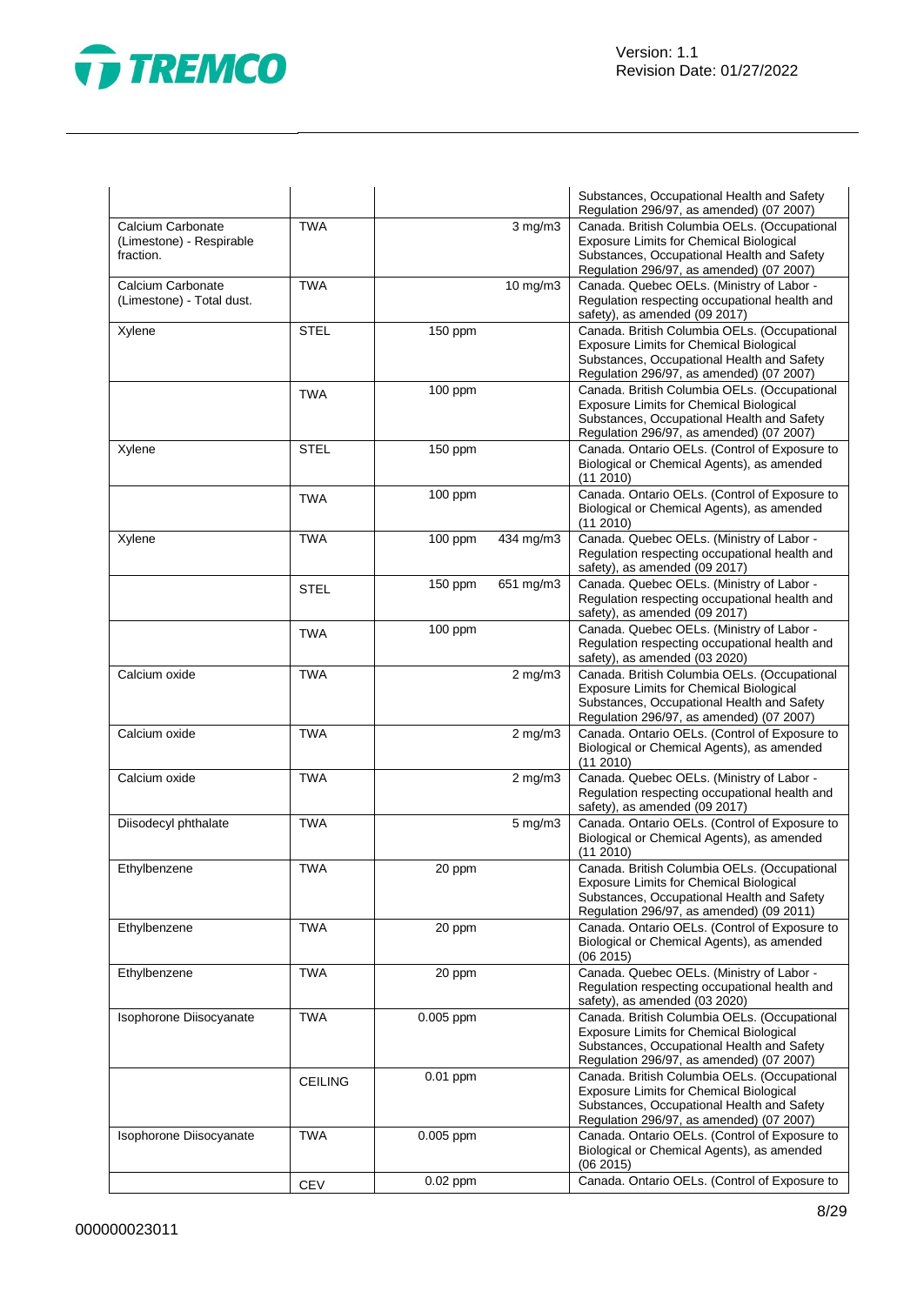

|                                                                      |             |                           | Biological or Chemical Agents), as amended<br>(06 2015)                                                                                                                                  |
|----------------------------------------------------------------------|-------------|---------------------------|------------------------------------------------------------------------------------------------------------------------------------------------------------------------------------------|
| Isophorone Diisocyanate                                              | <b>TWA</b>  | $0.005$ ppm $0.045$ mg/m3 | Canada. Quebec OELs. (Ministry of Labor -<br>Regulation respecting occupational health and<br>safety), as amended (09 2017)                                                              |
|                                                                      | <b>TWA</b>  | $0.005$ ppm               | Canada. Quebec OELs. (Ministry of Labor -<br>Regulation respecting occupational health and<br>safety), as amended (03 2020)                                                              |
| Hydrotreated heavy<br>naphthenic distillate - Mist.                  | <b>TWA</b>  | 1 $mg/m3$                 | Canada. British Columbia OELs. (Occupational<br><b>Exposure Limits for Chemical Biological</b><br>Substances, Occupational Health and Safety<br>Regulation 296/97, as amended) (05 2013) |
| Hydrotreated heavy<br>naphthenic distillate -<br>Inhalable fraction. | <b>TWA</b>  | $5$ mg/m $3$              | Canada. Ontario OELs. (Control of Exposure to<br>Biological or Chemical Agents), as amended<br>(062015)                                                                                  |
| Hydrotreated heavy<br>naphthenic distillate - Mist.                  | <b>STEL</b> | 10 mg/m3                  | Canada. Quebec OELs. (Ministry of Labor -<br>Regulation respecting occupational health and<br>safety), as amended (09 2017)                                                              |
|                                                                      | <b>TWA</b>  | $5 \text{ mg/m}$          | Canada. Quebec OELs. (Ministry of Labor -<br>Regulation respecting occupational health and<br>safety), as amended (09 2017)                                                              |
|                                                                      | <b>TWA</b>  | $0.2$ mg/m $3$            | Canada. British Columbia OELs. (Occupational<br><b>Exposure Limits for Chemical Biological</b><br>Substances, Occupational Health and Safety<br>Regulation 296/97, as amended) (06 2020) |
| Carbon Black - Inhalable                                             | <b>TWA</b>  | $3$ mg/m $3$              | Canada. British Columbia OELs. (Occupational<br>Exposure Limits for Chemical Biological<br>Substances, Occupational Health and Safety<br>Regulation 296/97, as amended) (09 2011)        |
| Carbon Black - Inhalable<br>fraction.                                | <b>TWA</b>  | $3$ mg/m $3$              | Canada. Ontario OELs. (Control of Exposure to<br>Biological or Chemical Agents), as amended<br>(062015)                                                                                  |
| Carbon Black - Inhalable<br>dust.                                    | <b>TWA</b>  | $3$ mg/m $3$              | Canada. Quebec OELs. (Ministry of Labor -<br>Regulation respecting occupational health and<br>safety), as amended (03 2020)                                                              |

| <b>Chemical name</b>                        | Type        | <b>Exposure Limit Values</b> | <b>Source</b>                                                                                                                                                                            |
|---------------------------------------------|-------------|------------------------------|------------------------------------------------------------------------------------------------------------------------------------------------------------------------------------------|
| Calcium carbonate - Total<br>dust.          | <b>STEL</b> | 20 mg/m3                     | Canada. British Columbia OELs. (Occupational<br><b>Exposure Limits for Chemical Biological</b><br>Substances, Occupational Health and Safety<br>Regulation 296/97, as amended) (07 2007) |
| Calcium carbonate -<br>Respirable fraction. | <b>TWA</b>  | $3 \text{ mg/m}$             | Canada. British Columbia OELs. (Occupational<br><b>Exposure Limits for Chemical Biological</b><br>Substances, Occupational Health and Safety<br>Regulation 296/97, as amended) (07 2007) |
| Calcium carbonate - Total<br>dust.          | TWA         | $10 \text{ mg/m}$            | Canada. British Columbia OELs. (Occupational<br><b>Exposure Limits for Chemical Biological</b><br>Substances, Occupational Health and Safety<br>Regulation 296/97, as amended) (07 2007) |
| Calcium carbonate - Total<br>dust.          | TWA         | $10 \text{ mg/m}$            | Canada. Quebec OELs. (Ministry of Labor -<br>Regulation respecting occupational health and<br>safety), as amended (09 2017)                                                              |
|                                             | TWA         | $10 \text{ mg/m}$            | Canada. British Columbia OELs. (Occupational<br><b>Exposure Limits for Chemical Biological</b><br>Substances, Occupational Health and Safety<br>Regulation 296/97, as amended) (06 2020) |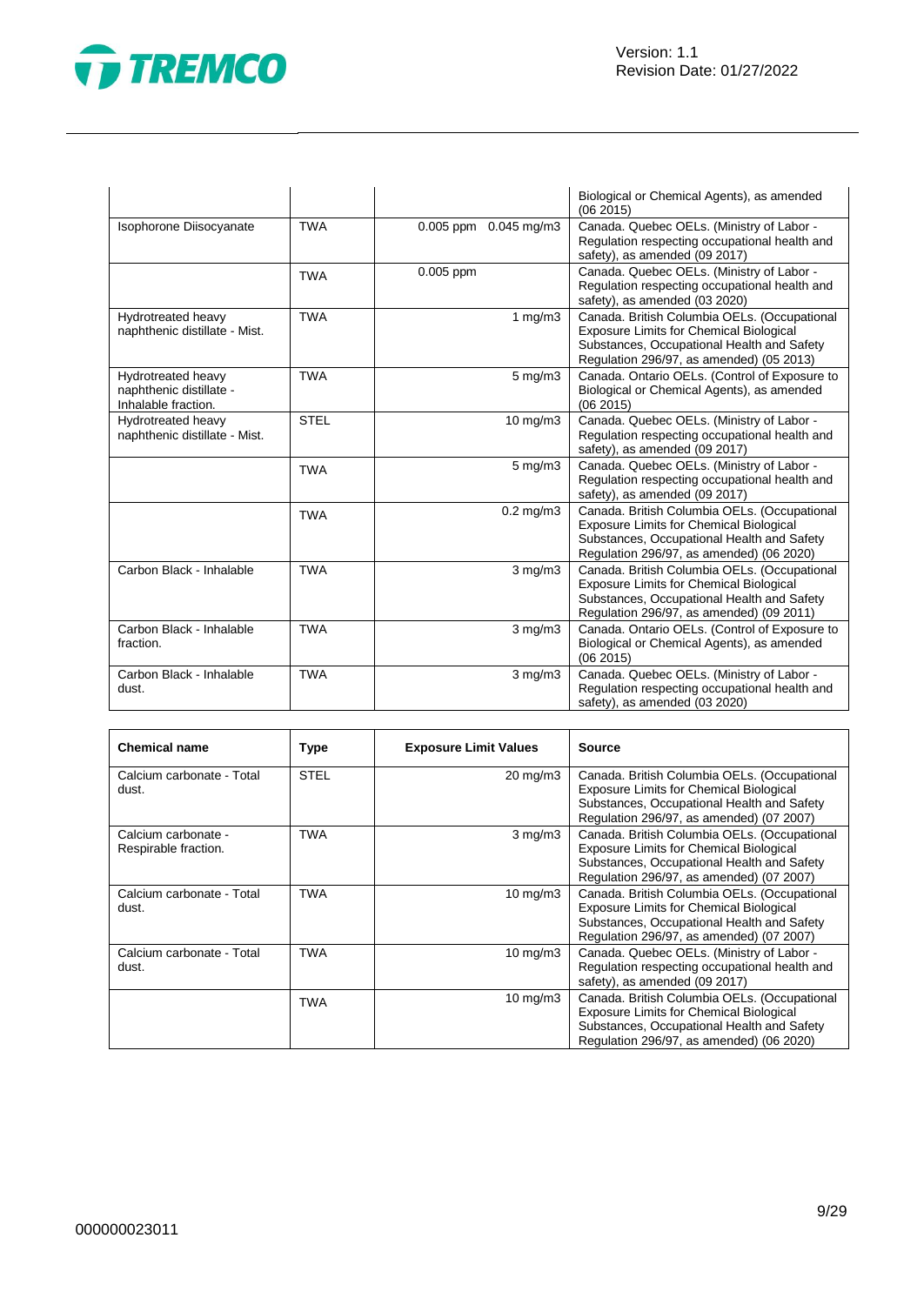

| Calcium carbonate -<br>Inhalable particles.                | <b>TWA</b>  |           | 10 mg/m3          | Canada. Ontario OELs. (Control of Exposure to<br>Biological or Chemical Agents), as amended<br>(01 2020)                                                                                 |
|------------------------------------------------------------|-------------|-----------|-------------------|------------------------------------------------------------------------------------------------------------------------------------------------------------------------------------------|
| Calcium carbonate -<br>Respirable fraction.                | <b>TWA</b>  |           | $3$ mg/m $3$      | Canada. Ontario OELs. (Control of Exposure to<br>Biological or Chemical Agents), as amended<br>(01 2020)                                                                                 |
| Calcium carbonate -<br>Respirable fraction.                | <b>TWA</b>  |           | $3$ mg/m $3$      | Canada. British Columbia OELs. (Occupational<br><b>Exposure Limits for Chemical Biological</b><br>Substances, Occupational Health and Safety<br>Regulation 296/97, as amended) (06 2020) |
| Calcium carbonate -<br>Respirable particles.               | <b>TWA</b>  |           | $3$ mg/m $3$      | Canada. Ontario OELs. (Control of Exposure to<br>Biological or Chemical Agents), as amended<br>(01 2020)                                                                                 |
| Calcium carbonate -<br>Inhalable fraction.                 | <b>TWA</b>  |           | $10$ mg/m $3$     | Canada. Ontario OELs. (Control of Exposure to<br>Biological or Chemical Agents), as amended<br>(01 2020)                                                                                 |
| Polyvinyl chloride -<br>Respirable.                        | <b>TWA</b>  |           | 1 $mg/m3$         | Canada. British Columbia OELs. (Occupational<br><b>Exposure Limits for Chemical Biological</b><br>Substances, Occupational Health and Safety<br>Regulation 296/97, as amended) (07 2007) |
| Polyvinyl chloride -<br>Respirable fraction.               | <b>TWA</b>  |           | 1 $mg/m3$         | Canada. Ontario OELs. (Control of Exposure to<br>Biological or Chemical Agents), as amended<br>(112010)                                                                                  |
| Polyvinyl chloride - Total<br>dust.                        | <b>TWA</b>  |           | $10 \text{ mg/m}$ | Canada. Quebec OELs. (Ministry of Labor -<br>Regulation respecting occupational health and<br>safety), as amended (09 2017)                                                              |
| Calcium Carbonate<br>(Limestone) - Total dust.             | <b>STEL</b> |           | 20 mg/m3          | Canada. British Columbia OELs. (Occupational<br><b>Exposure Limits for Chemical Biological</b><br>Substances, Occupational Health and Safety<br>Regulation 296/97, as amended) (07 2007) |
|                                                            | <b>TWA</b>  |           | 10 mg/m3          | Canada. British Columbia OELs. (Occupational<br><b>Exposure Limits for Chemical Biological</b><br>Substances, Occupational Health and Safety<br>Regulation 296/97, as amended) (07 2007) |
| Calcium Carbonate<br>(Limestone) - Respirable<br>fraction. | <b>TWA</b>  |           | $3$ mg/m $3$      | Canada. British Columbia OELs. (Occupational<br>Exposure Limits for Chemical Biological<br>Substances, Occupational Health and Safety<br>Regulation 296/97, as amended) (07 2007)        |
| Calcium Carbonate<br>(Limestone) - Total dust.             | <b>TWA</b>  |           | $10$ mg/m $3$     | Canada. Quebec OELs. (Ministry of Labor -<br>Regulation respecting occupational health and<br>safety), as amended (09 2017)                                                              |
| Xylene                                                     | <b>STEL</b> | 150 ppm   |                   | Canada. British Columbia OELs. (Occupational<br><b>Exposure Limits for Chemical Biological</b><br>Substances, Occupational Health and Safety<br>Regulation 296/97, as amended) (07 2007) |
|                                                            | <b>TWA</b>  | $100$ ppm |                   | Canada. British Columbia OELs. (Occupational<br>Exposure Limits for Chemical Biological<br>Substances, Occupational Health and Safety<br>Regulation 296/97, as amended) (07 2007)        |
| Xylene                                                     | <b>STEL</b> | 150 ppm   |                   | Canada. Ontario OELs. (Control of Exposure to<br>Biological or Chemical Agents), as amended<br>(11 2010)                                                                                 |
|                                                            | <b>TWA</b>  | 100 ppm   |                   | Canada. Ontario OELs. (Control of Exposure to<br>Biological or Chemical Agents), as amended<br>(11 2010)                                                                                 |
| Xylene                                                     | <b>TWA</b>  | 100 ppm   | 434 mg/m3         | Canada. Quebec OELs. (Ministry of Labor -<br>Regulation respecting occupational health and<br>safety), as amended (09 2017)                                                              |
|                                                            | <b>STEL</b> | 150 ppm   | 651 mg/m3         | Canada. Quebec OELs. (Ministry of Labor -<br>Regulation respecting occupational health and<br>safety), as amended (09 2017)                                                              |
|                                                            | <b>TWA</b>  | 100 ppm   |                   | Canada. Quebec OELs. (Ministry of Labor -<br>Regulation respecting occupational health and<br>safety), as amended (03 2020)                                                              |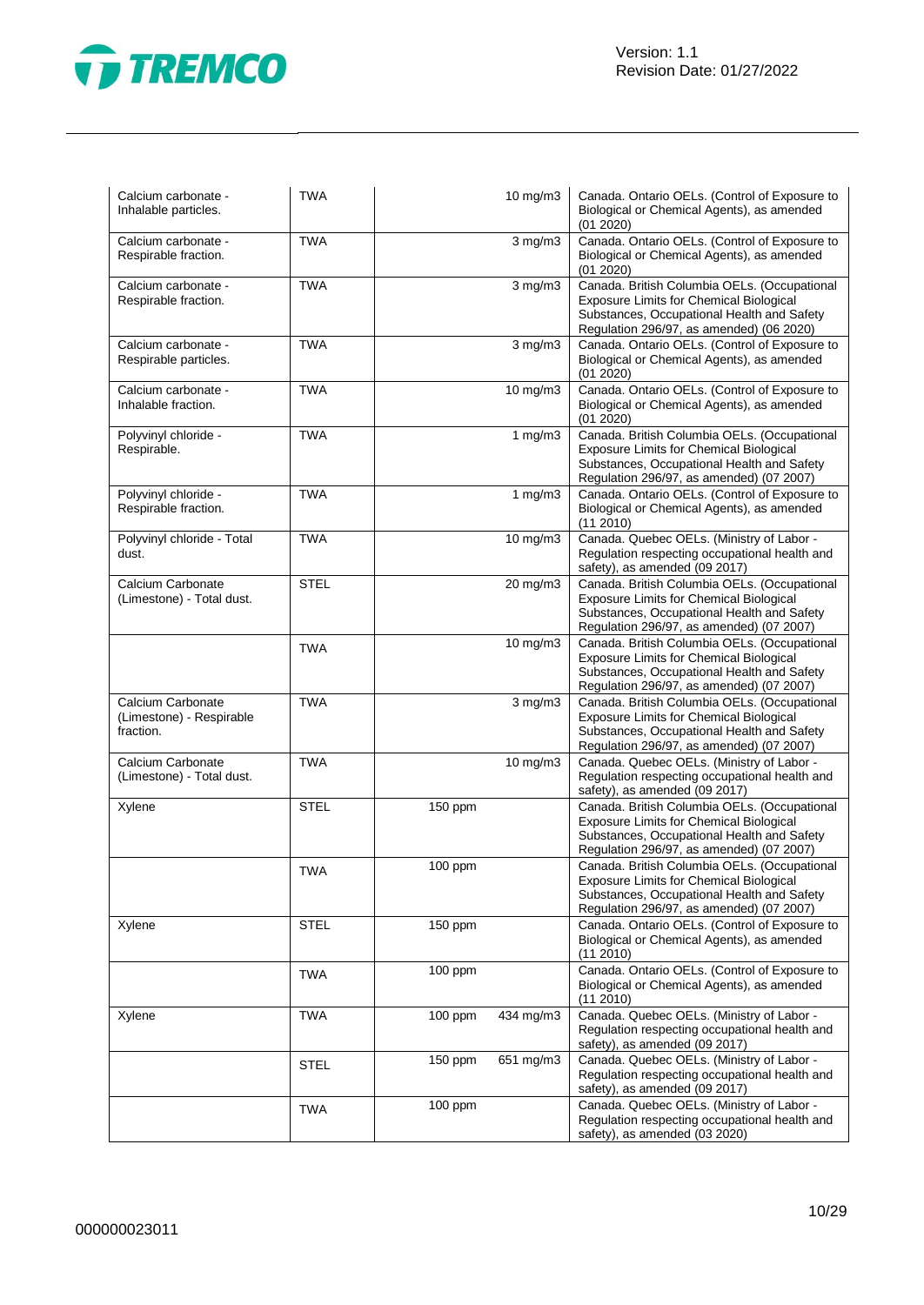

| Calcium oxide           | <b>TWA</b>     | $2$ mg/m $3$          | Canada. British Columbia OELs. (Occupational<br>Exposure Limits for Chemical Biological<br>Substances, Occupational Health and Safety<br>Regulation 296/97, as amended) (07 2007)        |
|-------------------------|----------------|-----------------------|------------------------------------------------------------------------------------------------------------------------------------------------------------------------------------------|
| Calcium oxide           | <b>TWA</b>     | $2$ mg/m $3$          | Canada. Ontario OELs. (Control of Exposure to<br>Biological or Chemical Agents), as amended<br>(112010)                                                                                  |
| Calcium oxide           | <b>TWA</b>     | $2$ mg/m $3$          | Canada. Quebec OELs. (Ministry of Labor -<br>Regulation respecting occupational health and<br>safety), as amended (09 2017)                                                              |
| Diisodecyl phthalate    | <b>TWA</b>     | $5$ mg/m $3$          | Canada. Ontario OELs. (Control of Exposure to<br>Biological or Chemical Agents), as amended<br>(112010)                                                                                  |
| Ethylbenzene            | <b>TWA</b>     | 20 ppm                | Canada. British Columbia OELs. (Occupational<br><b>Exposure Limits for Chemical Biological</b><br>Substances, Occupational Health and Safety<br>Regulation 296/97, as amended) (09 2011) |
| Ethylbenzene            | <b>TWA</b>     | 20 ppm                | Canada. Ontario OELs. (Control of Exposure to<br>Biological or Chemical Agents), as amended<br>(062015)                                                                                  |
| Ethylbenzene            | <b>TWA</b>     | 20 ppm                | Canada. Quebec OELs. (Ministry of Labor -<br>Regulation respecting occupational health and<br>safety), as amended (03 2020)                                                              |
| Isophorone Diisocyanate | <b>TWA</b>     | 0.005 ppm             | Canada. British Columbia OELs. (Occupational<br><b>Exposure Limits for Chemical Biological</b><br>Substances, Occupational Health and Safety<br>Regulation 296/97, as amended) (07 2007) |
|                         | <b>CEILING</b> | $0.01$ ppm            | Canada. British Columbia OELs. (Occupational<br>Exposure Limits for Chemical Biological<br>Substances, Occupational Health and Safety<br>Regulation 296/97, as amended) (07 2007)        |
| Isophorone Diisocyanate | <b>TWA</b>     | 0.005 ppm             | Canada. Ontario OELs. (Control of Exposure to<br>Biological or Chemical Agents), as amended<br>(062015)                                                                                  |
|                         | <b>CEV</b>     | $0.02$ ppm            | Canada. Ontario OELs. (Control of Exposure to<br>Biological or Chemical Agents), as amended<br>(062015)                                                                                  |
| Isophorone Diisocyanate | <b>TWA</b>     | 0.005 ppm 0.045 mg/m3 | Canada. Quebec OELs. (Ministry of Labor -<br>Regulation respecting occupational health and<br>safety), as amended (09 2017)                                                              |
|                         | <b>TWA</b>     | 0.005 ppm             | Canada. Quebec OELs. (Ministry of Labor -<br>Regulation respecting occupational health and<br>safety), as amended (03 2020)                                                              |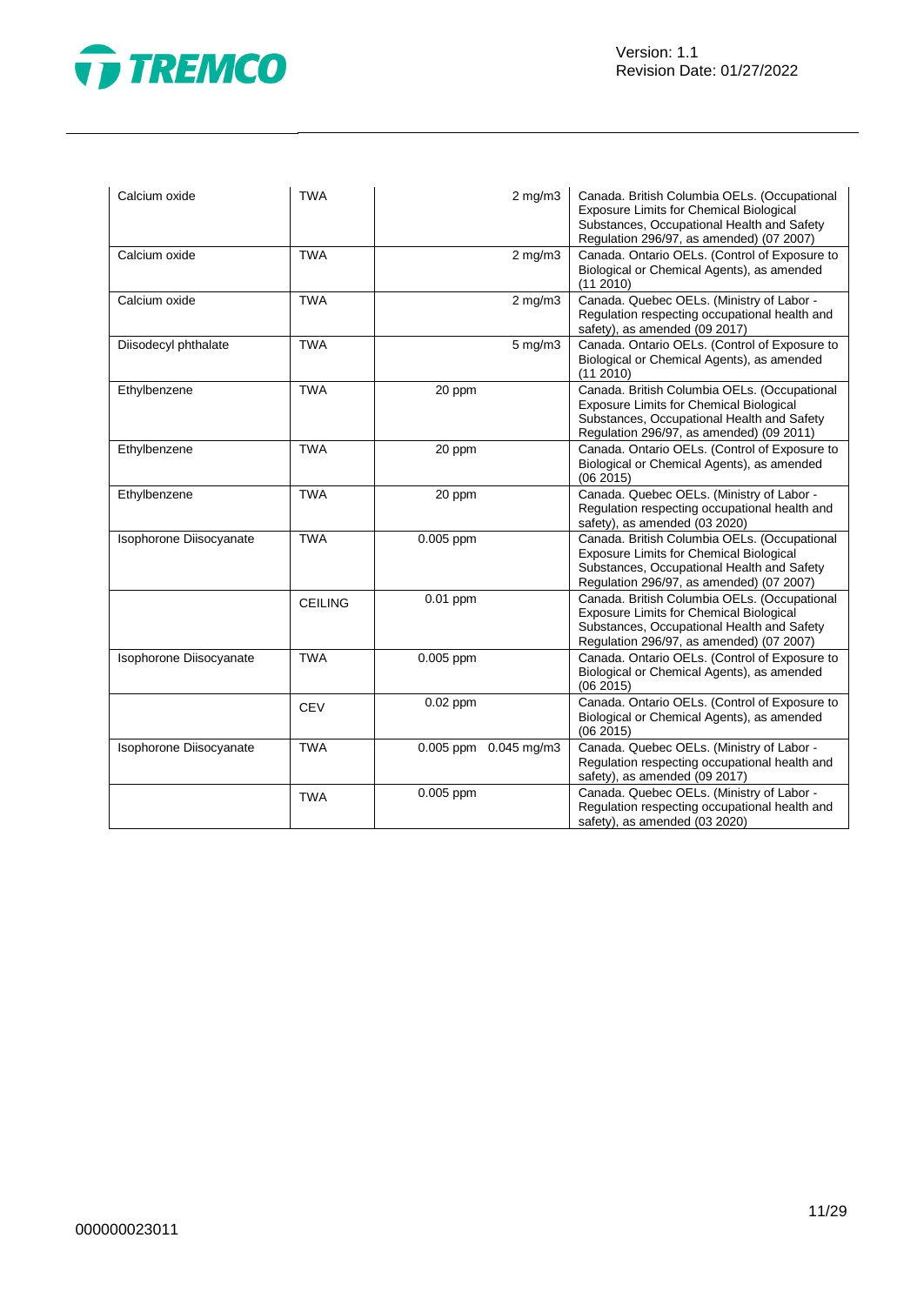

| Iron oxide - Total dust.                                             | <b>TWA</b>  | 10 mg/m3         | Canada. British Columbia OELs. (Occupational<br>Exposure Limits for Chemical Biological<br>Substances, Occupational Health and Safety<br>Regulation 296/97, as amended) (07 2007)        |
|----------------------------------------------------------------------|-------------|------------------|------------------------------------------------------------------------------------------------------------------------------------------------------------------------------------------|
| Iron oxide - Dust. - as Fe                                           | <b>TWA</b>  | $5$ mg/m $3$     | Canada. British Columbia OELs. (Occupational<br><b>Exposure Limits for Chemical Biological</b><br>Substances, Occupational Health and Safety<br>Regulation 296/97, as amended) (07 2007) |
| Iron oxide - Fume. - as Fe                                           | <b>STEL</b> | $10$ mg/m $3$    | Canada. British Columbia OELs. (Occupational<br><b>Exposure Limits for Chemical Biological</b><br>Substances, Occupational Health and Safety<br>Regulation 296/97, as amended) (07 2007) |
| Iron oxide - Respirable<br>fraction.                                 | <b>TWA</b>  | $3$ mg/m $3$     | Canada. British Columbia OELs. (Occupational<br><b>Exposure Limits for Chemical Biological</b><br>Substances, Occupational Health and Safety<br>Regulation 296/97, as amended) (07 2007) |
| Iron oxide - Fume. - as Fe                                           | <b>TWA</b>  | $5$ mg/m $3$     | Canada. British Columbia OELs. (Occupational<br>Exposure Limits for Chemical Biological<br>Substances, Occupational Health and Safety<br>Regulation 296/97, as amended) (07 2007)        |
| Iron oxide - Dust and fume. -<br>as Fe                               | <b>TWA</b>  | $5$ mg/m $3$     | Canada. Quebec OELs. (Ministry of Labor -<br>Regulation respecting occupational health and<br>safety), as amended (09 2017)                                                              |
| Iron oxide - Respirable<br>fraction.                                 | <b>TWA</b>  | $5 \text{ mg/m}$ | Canada. Ontario OELs. (Control of Exposure to<br>Biological or Chemical Agents), as amended<br>(01 2020)                                                                                 |
| Hydrotreated heavy<br>naphthenic distillate - Mist.                  | <b>TWA</b>  | 1 $mg/m3$        | Canada. British Columbia OELs. (Occupational<br><b>Exposure Limits for Chemical Biological</b><br>Substances, Occupational Health and Safety<br>Regulation 296/97, as amended) (05 2013) |
| Hydrotreated heavy<br>naphthenic distillate -<br>Inhalable fraction. | <b>TWA</b>  | $5 \text{ mg/m}$ | Canada. Ontario OELs. (Control of Exposure to<br>Biological or Chemical Agents), as amended<br>(062015)                                                                                  |
| Hydrotreated heavy<br>naphthenic distillate - Mist.                  | <b>STEL</b> | 10 mg/m3         | Canada. Quebec OELs. (Ministry of Labor -<br>Regulation respecting occupational health and<br>safety), as amended (09 2017)                                                              |
|                                                                      | <b>TWA</b>  | $5$ mg/m $3$     | Canada. Quebec OELs. (Ministry of Labor -<br>Regulation respecting occupational health and<br>safety), as amended (09 2017)                                                              |
|                                                                      | <b>TWA</b>  | $0.2$ mg/m $3$   | Canada. British Columbia OELs. (Occupational<br>Exposure Limits for Chemical Biological<br>Substances, Occupational Health and Safety<br>Regulation 296/97, as amended) (06 2020)        |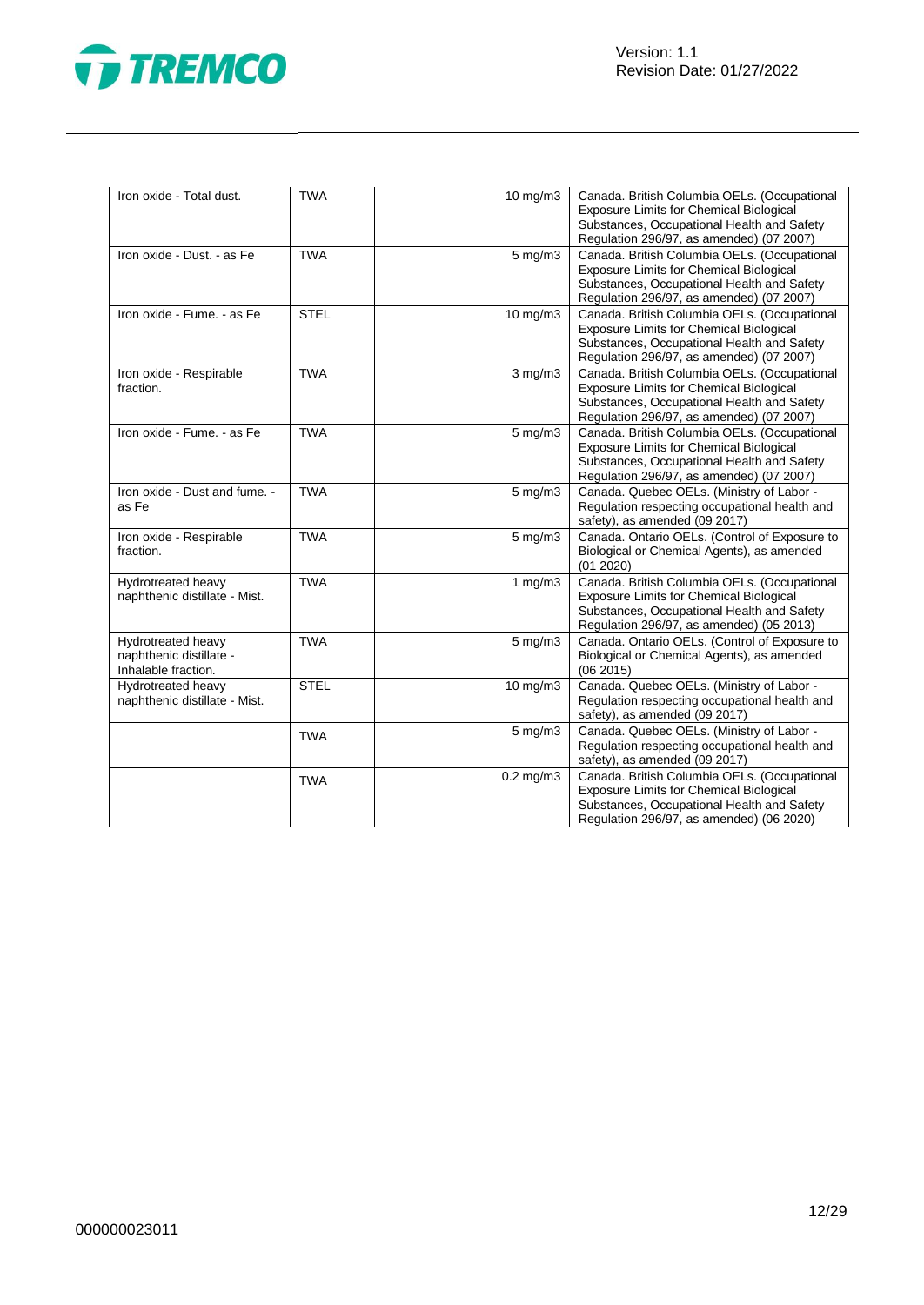

| Carbon Black - Inhalable               | <b>TWA</b>  |        | $3$ mg/m $3$           | Canada. British Columbia OELs. (Occupational<br><b>Exposure Limits for Chemical Biological</b><br>Substances, Occupational Health and Safety<br>Regulation 296/97, as amended) (09 2011) |
|----------------------------------------|-------------|--------|------------------------|------------------------------------------------------------------------------------------------------------------------------------------------------------------------------------------|
| Carbon Black - Inhalable<br>fraction.  | <b>TWA</b>  |        | $3$ mg/m $3$           | Canada. Ontario OELs. (Control of Exposure to<br>Biological or Chemical Agents), as amended<br>(062015)                                                                                  |
| Carbon Black - Inhalable<br>dust.      | <b>TWA</b>  |        | $3$ mg/m $3$           | Canada. Quebec OELs. (Ministry of Labor -<br>Regulation respecting occupational health and<br>safety), as amended (03 2020)                                                              |
| Stearic acid - Respirable<br>fraction. | <b>TWA</b>  |        | $3$ mg/m $3$           | Canada. Ontario OELs. (Control of Exposure to<br>Biological or Chemical Agents), as amended<br>(01 2020)                                                                                 |
| Stearic acid - Respirable.             | <b>TWA</b>  |        | $3$ mg/m $3$           | Canada. British Columbia OELs. (Occupational<br><b>Exposure Limits for Chemical Biological</b><br>Substances, Occupational Health and Safety<br>Regulation 296/97, as amended) (01 2021) |
| Stearic acid - Inhalable               | <b>TWA</b>  |        | 10 mg/m3               | Canada. British Columbia OELs. (Occupational<br><b>Exposure Limits for Chemical Biological</b><br>Substances, Occupational Health and Safety<br>Regulation 296/97, as amended) (01 2021) |
| Stearic acid                           | <b>TWA</b>  | 10 ppm |                        | Canada. Quebec OELs. (Ministry of Labor -<br>Regulation respecting occupational health and<br>safety), as amended (03 2020)                                                              |
| Dibutyl tin dilaurate - as Sn          | <b>STEL</b> |        | $0.2$ mg/m $3$         | Canada. British Columbia OELs. (Occupational<br><b>Exposure Limits for Chemical Biological</b><br>Substances, Occupational Health and Safety<br>Regulation 296/97, as amended) (07 2007) |
|                                        | <b>TWA</b>  |        | $0.1$ mg/m $3$         | Canada. British Columbia OELs. (Occupational<br><b>Exposure Limits for Chemical Biological</b><br>Substances, Occupational Health and Safety<br>Regulation 296/97, as amended) (07 2007) |
| Dibutyl tin dilaurate - as Sn          | <b>TWA</b>  |        | $0.1$ mg/m $3$         | Canada. Ontario OELs. (Control of Exposure to<br>Biological or Chemical Agents), as amended<br>(11 2010)                                                                                 |
| Dibutyl tin dilaurate - as Sn          | <b>STEL</b> |        | $0.2$ mg/m $3$         | Canada. Quebec OELs. (Ministry of Labor -<br>Regulation respecting occupational health and<br>safety), as amended (09 2017)                                                              |
|                                        | <b>TWA</b>  |        | $0.1$ mg/m $3$         | Canada. Quebec OELs. (Ministry of Labor -<br>Regulation respecting occupational health and<br>safety), as amended (09 2017)                                                              |
| Diisodecyl phthalate (mixed<br>ls)     | <b>TWA</b>  |        | $5 \text{ mg/m}$ 3     | Canada. Ontario OELs. (Control of Exposure to<br>Biological or Chemical Agents), as amended<br>(08 2017)                                                                                 |
| Toluene                                | <b>TWA</b>  | 20 ppm |                        | Canada. Ontario OELs. (Control of Exposure to<br>Biological or Chemical Agents), as amended<br>(11 2010)                                                                                 |
| Toluene                                | <b>TWA</b>  | 20 ppm |                        | Canada. British Columbia OELs. (Occupational<br><b>Exposure Limits for Chemical Biological</b><br>Substances, Occupational Health and Safety<br>Regulation 296/97, as amended) (07 2007) |
| Toluene                                | <b>TWA</b>  | 50 ppm | 188 mg/m3              | Canada. Quebec OELs. (Ministry of Labor -<br>Regulation respecting occupational health and<br>safety), as amended (09 2017)                                                              |
|                                        | <b>TWA</b>  | 50 ppm |                        | Canada. Quebec OELs. (Ministry of Labor -<br>Regulation respecting occupational health and<br>safety), as amended (03 2020)                                                              |
| Stannous octoate - as Sn               | <b>TWA</b>  |        | $\overline{0.1}$ mg/m3 | Canada. British Columbia OELs. (Occupational<br><b>Exposure Limits for Chemical Biological</b><br>Substances, Occupational Health and Safety<br>Regulation 296/97, as amended) (07 2018) |
|                                        | <b>STEL</b> |        | $0.2$ mg/m $3$         | Canada. British Columbia OELs. (Occupational<br><b>Exposure Limits for Chemical Biological</b><br>Substances, Occupational Health and Safety<br>Regulation 296/97, as amended) (07 2018) |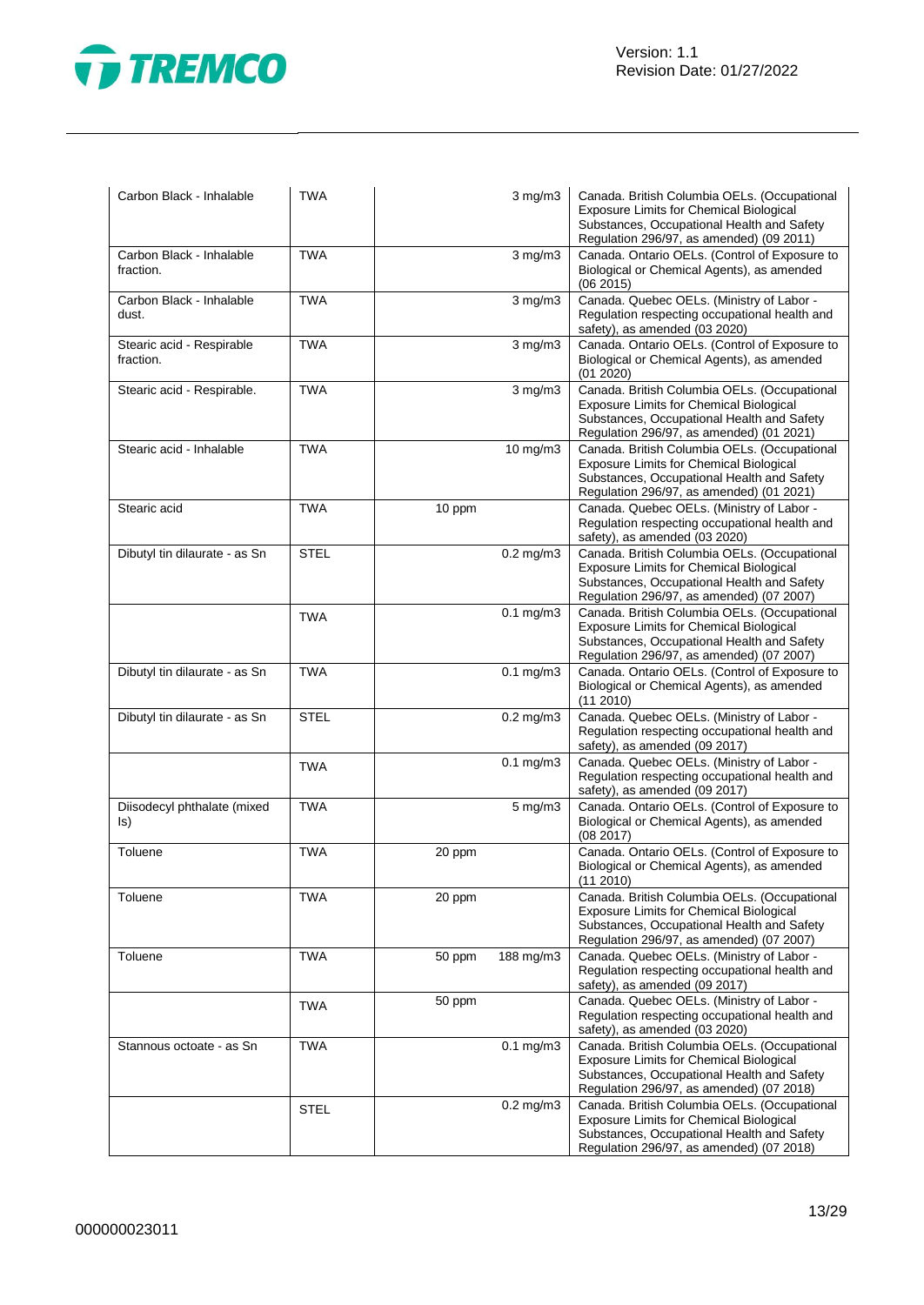

| Stannous octoate - as Sn | TWA         | $0.1 \text{ mg/m}$ 3 | Canada. Ontario OELs. (Control of Exposure to<br>Biological or Chemical Agents), as amended<br>(082017)                     |
|--------------------------|-------------|----------------------|-----------------------------------------------------------------------------------------------------------------------------|
| Stannous octoate - as Sn | <b>TWA</b>  | $0.1 \text{ mg/m}$ 3 | Canada. Quebec OELs. (Ministry of Labor -<br>Regulation respecting occupational health and<br>safety), as amended (09 2017) |
|                          | <b>STEL</b> | $0.2 \text{ mg/m}$ 3 | Canada. Quebec OELs. (Ministry of Labor -<br>Regulation respecting occupational health and<br>safety), as amended (09 2017) |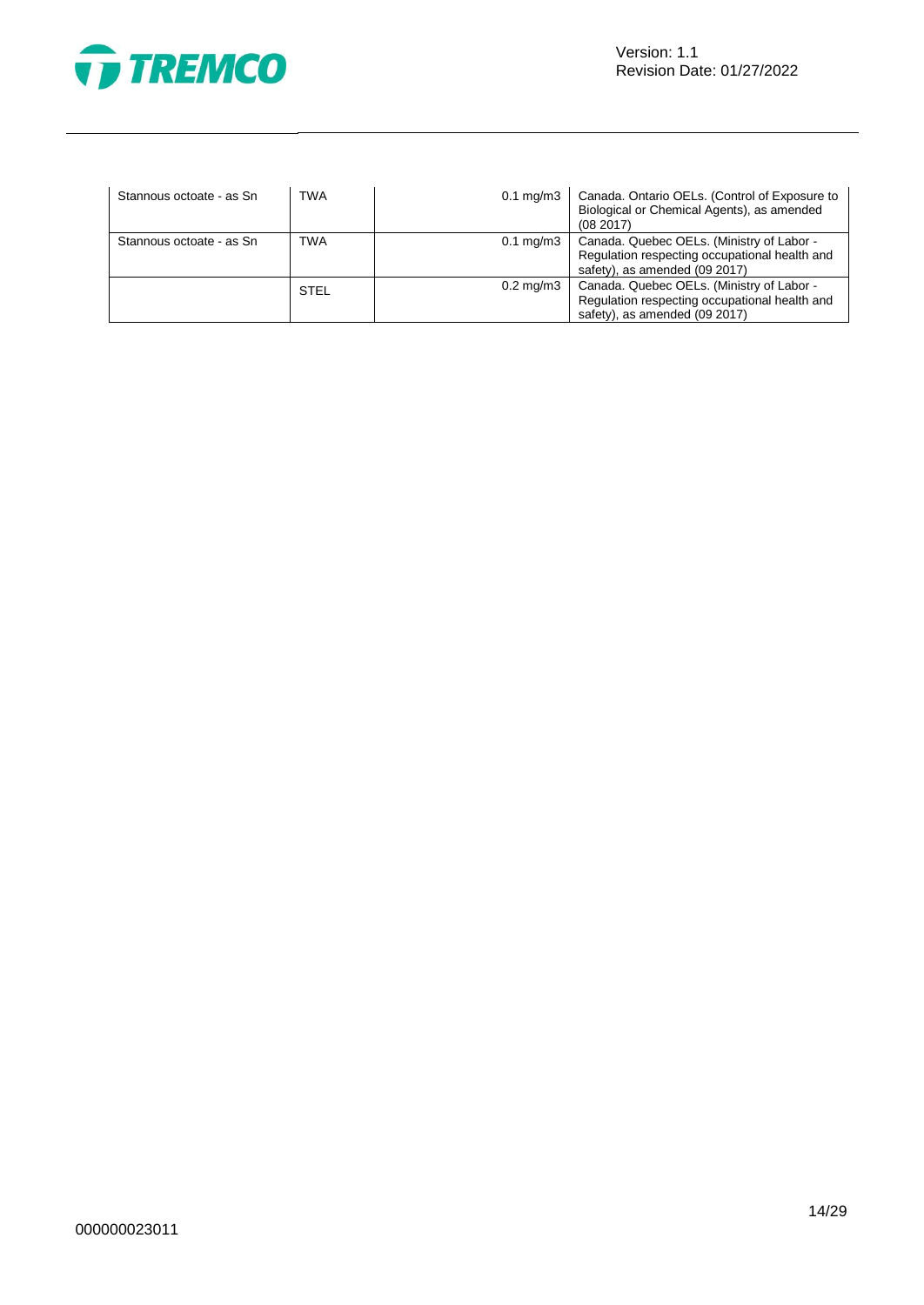

| Amorphous silica - Total                                              | <b>TWA</b> | 4 mg/m3             | Canada. British Columbia OELs. (Occupational<br><b>Exposure Limits for Chemical Biological</b><br>Substances, Occupational Health and Safety<br>Regulation 296/97, as amended) (07 2007) |
|-----------------------------------------------------------------------|------------|---------------------|------------------------------------------------------------------------------------------------------------------------------------------------------------------------------------------|
| Amorphous silica -<br>Respirable.                                     | <b>TWA</b> | $1.5$ mg/m $3$      | Canada. British Columbia OELs. (Occupational<br>Exposure Limits for Chemical Biological<br>Substances, Occupational Health and Safety<br>Regulation 296/97, as amended) (07 2007)        |
| Amorphous silica -<br>Respirable dust.                                | <b>TWA</b> | $6$ mg/m $3$        | Canada. Quebec OELs. (Ministry of Labor -<br>Regulation respecting occupational health and<br>safety), as amended (09 2017)                                                              |
| Amorphous silica -<br>Respirable fraction.                            | <b>TWA</b> | $3$ mg/m $3$        | Canada. British Columbia OELs. (Occupational<br>Exposure Limits for Chemical Biological<br>Substances, Occupational Health and Safety<br>Regulation 296/97, as amended) (06 2020)        |
| Amorphous silica - Inhalable<br>fraction.                             | <b>TWA</b> | 10 mg/m3            | Canada. Ontario OELs. (Control of Exposure to<br>Biological or Chemical Agents), as amended<br>(01 2020)                                                                                 |
| Amorphous silica -<br>Respirable particles.                           | <b>TWA</b> | $3$ mg/m $3$        | Canada. Ontario OELs. (Control of Exposure to<br>Biological or Chemical Agents), as amended<br>(01 2020)                                                                                 |
| Amorphous silica - Total dust.                                        | <b>TWA</b> | 10 mg/m3            | Canada. Quebec OELs. (Ministry of Labor -<br>Regulation respecting occupational health and<br>safety), as amended (03 2020)                                                              |
| Amorphous silica -<br>Respirable fraction.                            | <b>TWA</b> | $3$ mg/m $3$        | Canada. Ontario OELs. (Control of Exposure to<br>Biological or Chemical Agents), as amended<br>(01 2020)                                                                                 |
| Amorphous silica - Total dust.                                        | <b>TWA</b> | 10 mg/m3            | Canada. British Columbia OELs. (Occupational<br>Exposure Limits for Chemical Biological<br>Substances, Occupational Health and Safety<br>Regulation 296/97, as amended) (06 2020)        |
| Amorphous silica - Inhalable<br>particles.                            | <b>TWA</b> | 10 mg/m3            | Canada. Ontario OELs. (Control of Exposure to<br>Biological or Chemical Agents), as amended<br>(01 2020)                                                                                 |
| Crystalline Silica (Quartz)/<br>Silica Sand - Respirable<br>fraction. | <b>TWA</b> | $0.10$ mg/m $3$     | Canada. Ontario OELs. (Control of Exposure to<br>Biological or Chemical Agents), as amended<br>(06 2015)                                                                                 |
| Crystalline Silica (Quartz)/<br>Silica Sand - Respirable dust.        | <b>TWA</b> | $0.1$ mg/m $3$      | Canada. Quebec OELs. (Ministry of Labor -<br>Regulation respecting occupational health and<br>safety), as amended (09 2017)                                                              |
| Crystalline Silica (Quartz)/<br>Silica Sand - Respirable<br>fraction. | <b>TWA</b> | $0.025$ mg/m $3$    | Canada. British Columbia OELs. (Occupational<br><b>Exposure Limits for Chemical Biological</b><br>Substances, Occupational Health and Safety<br>Regulation 296/97, as amended) (06 2020) |
| 1,2,4-Trimethylbenzene                                                | <b>TWA</b> | 25 ppm<br>123 mg/m3 | Canada. Alberta OELs (Occupational Health &<br>Safety Code, Schedule 1, Table 2), as<br>amended (07 2009)                                                                                |
| 1,2,4-Trimethylbenzene                                                | <b>TWA</b> | 25 ppm              | Canada. British Columbia OELs. (Occupational<br><b>Exposure Limits for Chemical Biological</b><br>Substances, Occupational Health and Safety<br>Regulation 296/97, as amended) (07 2007) |
| 1,2,4-Trimethylbenzene                                                | <b>TWA</b> | 25 ppm              | Canada. Ontario OELs. (Control of Exposure to<br>Biological or Chemical Agents), as amended<br>(11 2010)                                                                                 |
| 1,2,4-Trimethylbenzene                                                | <b>TWA</b> | 25 ppm              | Canada. Quebec OELs. (Ministry of Labor -<br>Regulation respecting occupational health and<br>safety), as amended (03 2020)                                                              |
| 1,3,5-Trimethylbenzene                                                | <b>TWA</b> | 25 ppm              | Canada. Ontario OELs. (Control of Exposure to<br>Biological or Chemical Agents), as amended<br>(11 2010)                                                                                 |
| 1,3,5-Trimethylbenzene                                                | <b>TWA</b> | 25 ppm              | Canada. British Columbia OELs. (Occupational<br><b>Exposure Limits for Chemical Biological</b><br>Substances, Occupational Health and Safety<br>Regulation 296/97, as amended) (07 2007) |
| 2-Ethylhexanoic acid - Vapor<br>and aerosol, inhalable.               | <b>TWA</b> | $5$ mg/m $3$        | Canada. British Columbia OELs. (Occupational<br><b>Exposure Limits for Chemical Biological</b><br>Substances, Occupational Health and Safety<br>Regulation 296/97, as amended) (07 2007) |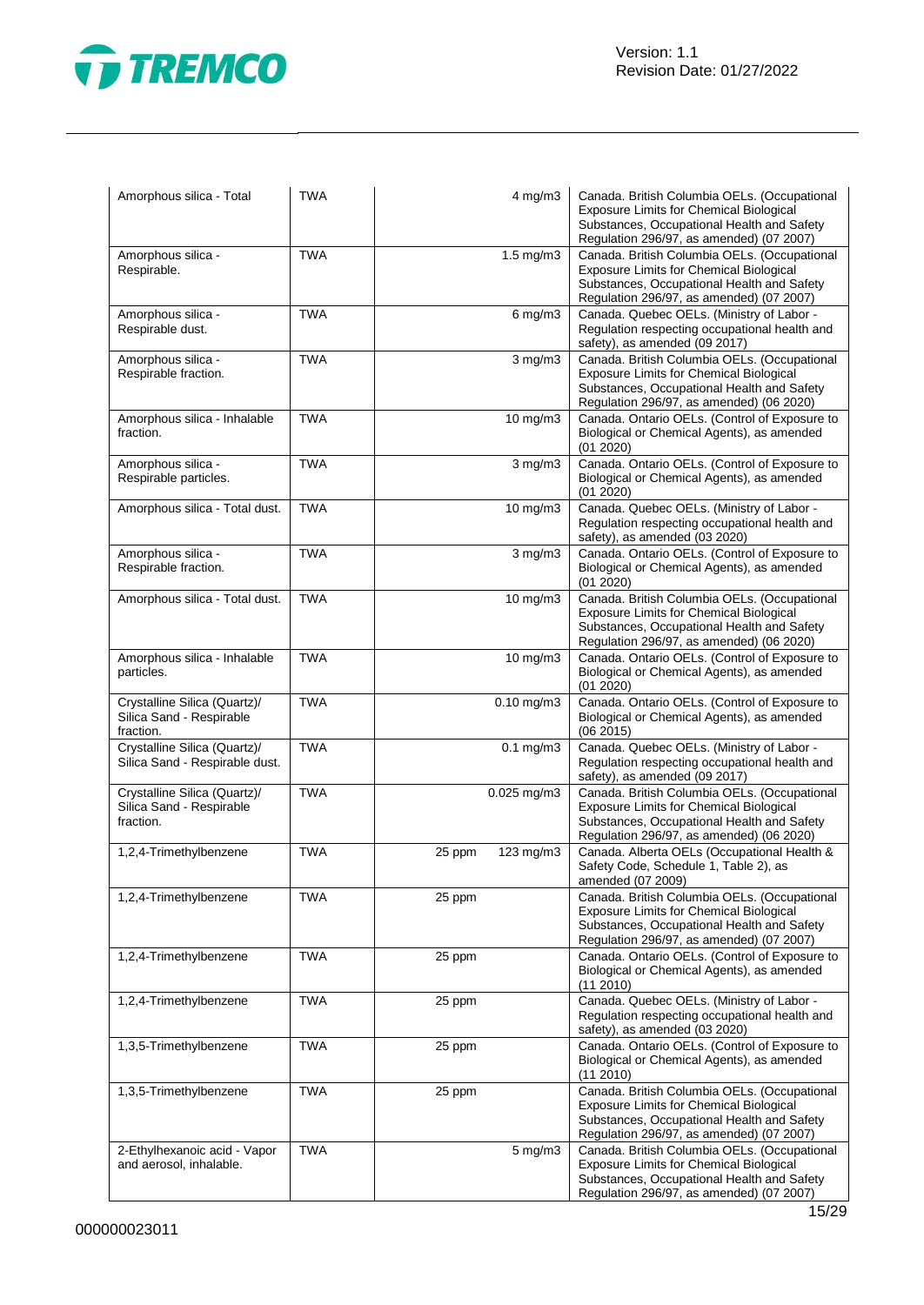



| 2-Ethylhexanoic acid -<br>Inhalable fraction and vapor. | <b>TWA</b>  |           | $5$ mg/m $3$ | Canada. Ontario OELs. (Control of Exposure to<br>Biological or Chemical Agents), as amended<br>(11 2010)                                                                                 |
|---------------------------------------------------------|-------------|-----------|--------------|------------------------------------------------------------------------------------------------------------------------------------------------------------------------------------------|
| Methanol                                                | <b>TWA</b>  | 200 ppm   |              | Canada. British Columbia OELs. (Occupational<br>Exposure Limits for Chemical Biological<br>Substances, Occupational Health and Safety<br>Regulation 296/97, as amended) (07 2007)        |
| Methanol                                                | <b>TWA</b>  | 200 ppm   |              | Canada. Ontario OELs. (Control of Exposure to<br>Biological or Chemical Agents), as amended<br>$(11\ 2010)$                                                                              |
|                                                         | <b>STEL</b> | 250 ppm   |              | Canada. British Columbia OELs. (Occupational<br>Exposure Limits for Chemical Biological<br>Substances, Occupational Health and Safety<br>Regulation 296/97, as amended) (07 2007)        |
|                                                         | <b>STEL</b> | 250 ppm   |              | Canada. Ontario OELs. (Control of Exposure to<br>Biological or Chemical Agents), as amended<br>(112010)                                                                                  |
| Methanol                                                | <b>STEL</b> | 250 ppm   | 328 mg/m3    | Canada. Quebec OELs. (Ministry of Labor -<br>Regulation respecting occupational health and<br>safety), as amended (09 2017)                                                              |
|                                                         | <b>TWA</b>  | 200 ppm   | 262 mg/m3    | Canada. Quebec OELs. (Ministry of Labor -<br>Regulation respecting occupational health and<br>safety), as amended (09 2017)                                                              |
|                                                         | <b>TWA</b>  | 200 ppm   |              | Canada. Quebec OELs. (Ministry of Labor -<br>Regulation respecting occupational health and<br>safety), as amended (03 2020)                                                              |
| Benzene                                                 | <b>STEL</b> | $2.5$ ppm |              | Canada. British Columbia OELs. (Occupational<br>Exposure Limits for Chemical Biological<br>Substances, Occupational Health and Safety<br>Regulation 296/97, as amended) (07 2007)        |
|                                                         | <b>TWA</b>  | $0.5$ ppm |              | Canada. British Columbia OELs. (Occupational<br><b>Exposure Limits for Chemical Biological</b><br>Substances, Occupational Health and Safety<br>Regulation 296/97, as amended) (07 2007) |
| Benzene                                                 | <b>TWA</b>  | $0.5$ ppm |              | Canada. Ontario OELs. (Control of Exposure to<br>Biological or Chemical Agents), as amended<br>(062015)                                                                                  |
|                                                         | <b>STEL</b> | $2.5$ ppm |              | Canada. Ontario OELs. (Control of Exposure to<br>Biological or Chemical Agents), as amended<br>(06 2015)                                                                                 |
| Benzene                                                 | <b>TWA</b>  | 1 ppm     | $3$ mg/m $3$ | Canada. Quebec OELs. (Ministry of Labor -<br>Regulation respecting occupational health and<br>safety), as amended (09 2017)                                                              |
|                                                         | <b>STEL</b> | 5 ppm     | 15.5 mg/m3   | Canada. Quebec OELs. (Ministry of Labor -<br>Regulation respecting occupational health and<br>safety), as amended (09 2017)                                                              |
|                                                         | <b>TWA</b>  | 1 ppm     |              | Canada. Quebec OELs. (Ministry of Labor -<br>Regulation respecting occupational health and<br>safety), as amended (03 2020)                                                              |

#### **Biological Limit Values**

| <b>Chemical Identity</b>      | <b>Exposure Limit Values</b>   | <b>Source</b>       |
|-------------------------------|--------------------------------|---------------------|
| Xylene (Methylhippuric acids: | 1.5 g/g (Creatinine in urine)  | ACGIH BEI (03 2013) |
| Sampling time: End of shift.) |                                |                     |
| Ethylbenzene (Sum of          | 0.15 g/g (Creatinine in urine) | ACGIH BEI (02 2014) |
| mandelic acid and             |                                |                     |
| phenylglyoxylic acid:         |                                |                     |
| Sampling time: End of shift.) |                                |                     |

#### **Appropriate Engineering Controls**

Mechanical ventilation or local exhaust ventilation may be required. Observe good industrial hygiene practices. Observe occupational exposure limits and minimize the risk of inhalation of dust.

#### **Individual protection measures, such as personal protective equipment**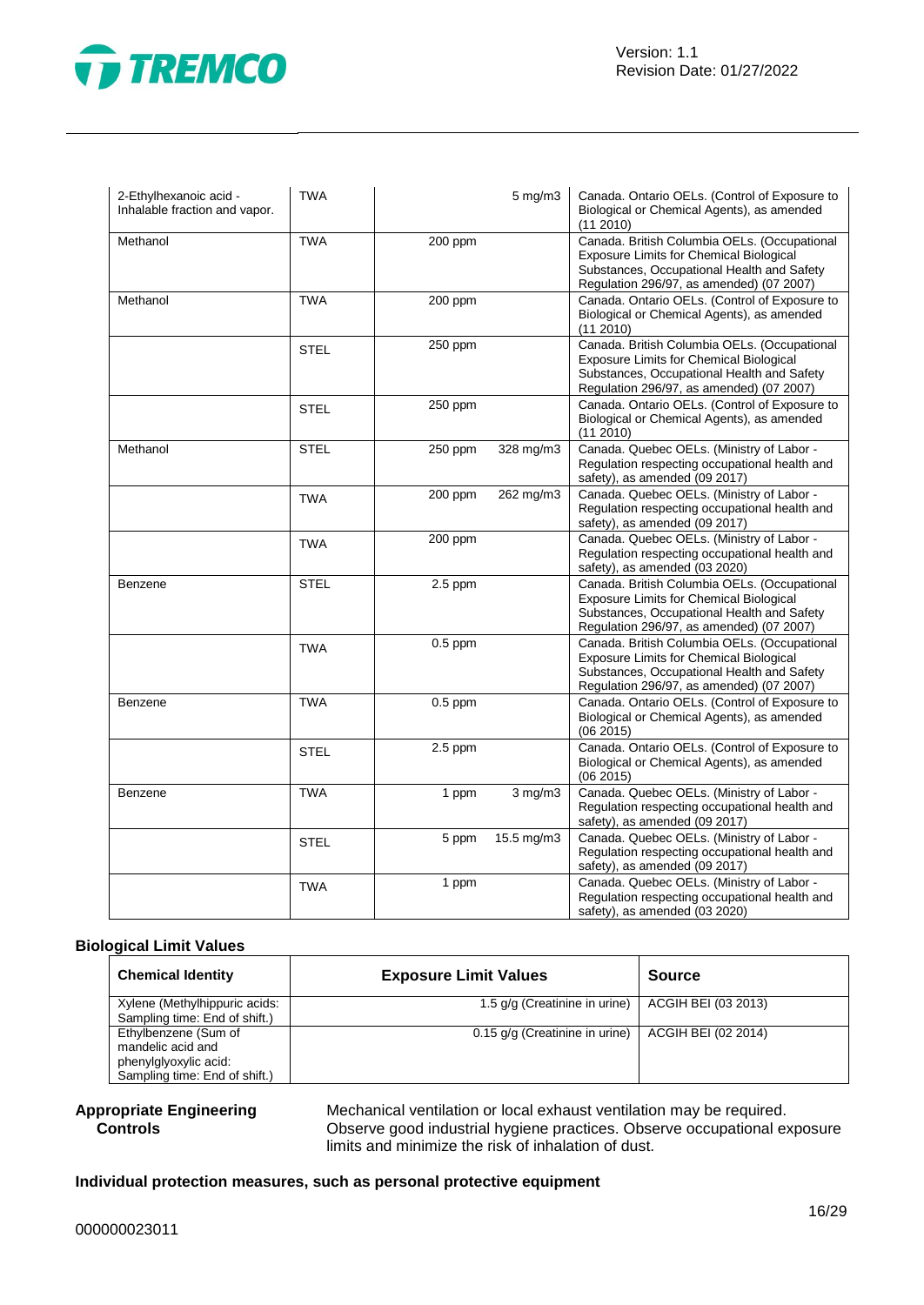

| <b>Eye/face protection:</b>                       | Wear safety glasses with side shields (or goggles).                                                                                                                                                                                                                                                                                                                                                                                                                                       |
|---------------------------------------------------|-------------------------------------------------------------------------------------------------------------------------------------------------------------------------------------------------------------------------------------------------------------------------------------------------------------------------------------------------------------------------------------------------------------------------------------------------------------------------------------------|
| <b>Skin Protection</b><br><b>Hand Protection:</b> | Additional Information: Use suitable protective gloves if risk of skin contact.                                                                                                                                                                                                                                                                                                                                                                                                           |
| <b>Skin and Body Protection:</b>                  | Wear suitable protective clothing. Wear chemical-resistant gloves,<br>footwear, and protective clothing appropriate for the risk of exposure.<br>Contact health and safety professional or manufacturer for specific<br>information.                                                                                                                                                                                                                                                      |
| <b>Respiratory Protection:</b>                    | If engineering controls do not maintain airborne concentrations below<br>recommended exposure limits (where applicable) or to an acceptable level<br>(in countries where exposure limits have not been established), an<br>approved respirator must be worn. Air-purifying respirator with an<br>appropriate, government approved (where applicable), air-purifying filter,<br>cartridge or canister. Contact health and safety professional or<br>manufacturer for specific information. |
| Hygiene measures:                                 | Observe good industrial hygiene practices. Wash hands before breaks and<br>immediately after handling the product. Do not handle until all safety<br>precautions have been read and understood. Obtain special instructions<br>before use. Contaminated work clothing should not be allowed out of the<br>workplace. Avoid contact with skin.                                                                                                                                             |

# **9. Physical and chemical properties**

| <b>Appearance</b> |
|-------------------|
|                   |

| <b>Physical state:</b>                                | solid solid solid                                                                      |
|-------------------------------------------------------|----------------------------------------------------------------------------------------|
| Form:                                                 | Paste Paste Paste                                                                      |
| Color:                                                | Bronze colored                                                                         |
| Odor:                                                 | Mild, Mild, Mild                                                                       |
| <b>Odor threshold:</b>                                | No data available.                                                                     |
| pH:                                                   | No data available.                                                                     |
| <b>Melting point/freezing point:</b>                  | No data available.                                                                     |
| Initial boiling point and boiling range:              | No data available.                                                                     |
| <b>Flash Point:</b>                                   | No data available.                                                                     |
| <b>Evaporation rate:</b>                              | Slower than n-Butyl Acetate Slower than n-Butyl Acetate<br>Slower than n-Butyl Acetate |
| Flammability (solid, gas):                            | No No No                                                                               |
| Upper/lower limit on flammability or explosive limits |                                                                                        |
| Flammability limit - upper (%):                       | No data available.                                                                     |
| Flammability limit - lower (%):                       | No data available.                                                                     |
| <b>Explosive limit - upper:</b>                       | No data available.                                                                     |
| <b>Explosive limit - lower:</b>                       | No data available.                                                                     |
| Vapor pressure:                                       | No data available.                                                                     |
| Vapor density:                                        | Vapors are heavier than air and may travel along the floor and                         |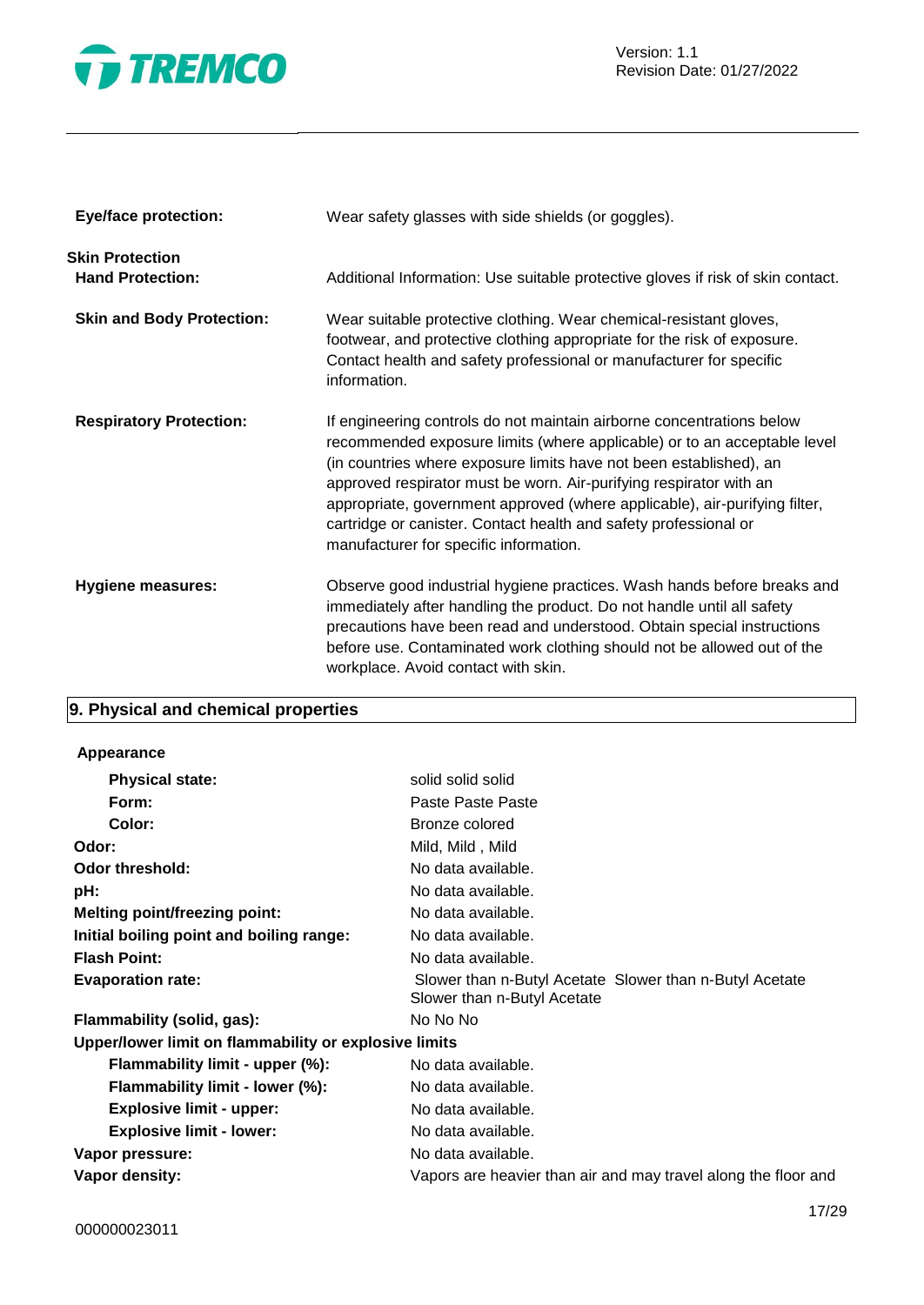

|                                          | in the bottom of containers. Vapors are heavier than air and<br>may travel along the floor and in the bottom of containers.<br>Vapors are heavier than air and may travel along the floor and<br>in the bottom of containers. |
|------------------------------------------|-------------------------------------------------------------------------------------------------------------------------------------------------------------------------------------------------------------------------------|
| <b>Relative density:</b>                 | 1.3297                                                                                                                                                                                                                        |
| Solubility(ies)                          |                                                                                                                                                                                                                               |
| <b>Solubility in water:</b>              | Insoluble in water<br>Insoluble in water<br>Insoluble in water                                                                                                                                                                |
| Solubility (other):                      | No data available.                                                                                                                                                                                                            |
| Partition coefficient (n-octanol/water): | No data available.                                                                                                                                                                                                            |
| <b>Auto-ignition temperature:</b>        | No data available.                                                                                                                                                                                                            |
| <b>Decomposition temperature:</b>        | No data available.                                                                                                                                                                                                            |
| Viscosity:                               | No data available.                                                                                                                                                                                                            |

#### **10. Stability and reactivity**

| <b>Reactivity:</b><br><b>Chemical Stability:</b><br><b>Possibility of hazardous</b><br>reactions: | No data available.<br>Material is stable under normal conditions.<br>No data available.                                                                                                                                                                                                                                                                                                                                                                        |
|---------------------------------------------------------------------------------------------------|----------------------------------------------------------------------------------------------------------------------------------------------------------------------------------------------------------------------------------------------------------------------------------------------------------------------------------------------------------------------------------------------------------------------------------------------------------------|
| Conditions to avoid:                                                                              | Avoid heat or contamination.                                                                                                                                                                                                                                                                                                                                                                                                                                   |
| <b>Incompatible Materials:</b>                                                                    | Alcohols. Amines. Strong acids. Avoid contact with oxidizing agents (e.g.<br>nitric acid, peroxides and chromates). Strong bases. Water, moisture.<br>Alcohols. Amines. Strong acids. Avoid contact with oxidizing agents (e.g.<br>nitric acid, peroxides and chromates). Strong bases. Water, moisture.<br>Alcohols. Amines. Strong acids. Avoid contact with oxidizing agents (e.g.<br>nitric acid, peroxides and chromates). Strong bases. Water, moisture. |
| <b>Hazardous Decomposition</b><br><b>Products:</b>                                                | Thermal decomposition or combustion may liberate carbon oxides and<br>other toxic gases or vapors.                                                                                                                                                                                                                                                                                                                                                             |

### **11. Toxicological information**

# **Information on likely routes of exposure Inhalation:** In high concentrations, vapors, fumes or mists may irritate nose, throat and mucus membranes. **Skin Contact:** May be harmful in contact with skin. Causes mild skin irritation. May cause an allergic skin reaction. **Eye contact:** Eye contact is possible and should be avoided. **Ingestion:** May be ingested by accident. Ingestion may cause irritation and malaise. **Symptoms related to the physical, chemical and toxicological characteristics**

**Inhalation:** No data available.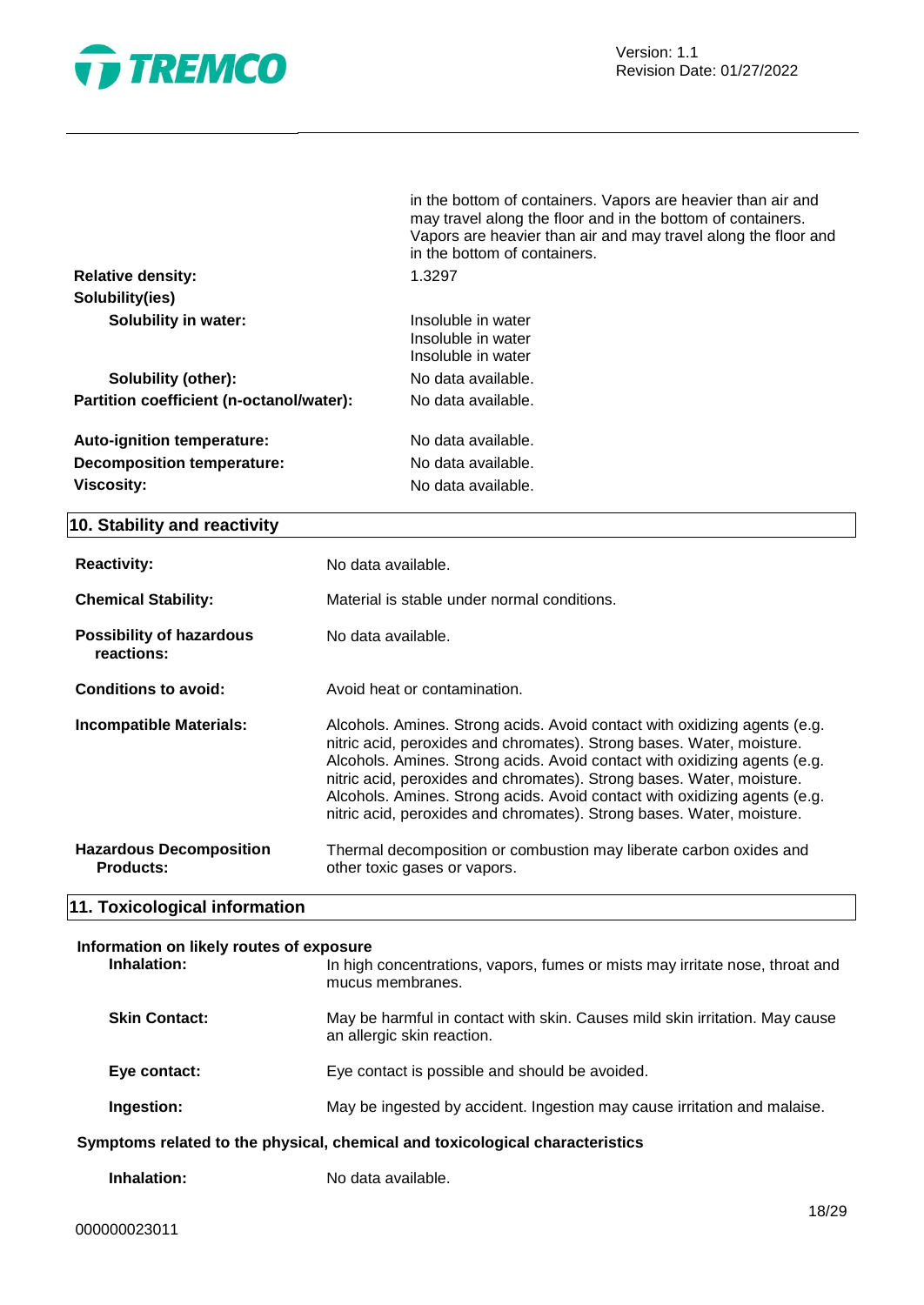

| <b>Skin Contact:</b>                                  | No data available.                                                             |
|-------------------------------------------------------|--------------------------------------------------------------------------------|
| Eye contact:                                          | No data available.                                                             |
| Ingestion:                                            | No data available.                                                             |
| Information on toxicological effects                  |                                                                                |
| Acute toxicity (list all possible routes of exposure) |                                                                                |
| Oral<br><b>Product:</b>                               | ATEmix: 5,044.19 mg/kg                                                         |
| <b>Dermal</b><br><b>Product:</b>                      | ATEmix: 4,225.83 mg/kg                                                         |
| <b>Inhalation</b><br><b>Product:</b>                  | ATEmix: 25.99 mg/l<br>ATEmix: 4.07 mg/l                                        |
| <b>Repeated dose toxicity</b><br><b>Product:</b>      | No data available.                                                             |
| <b>Skin Corrosion/Irritation</b><br><b>Product:</b>   | No data available.                                                             |
| Specified substance(s):<br>Calcium carbonate          | in vivo (Rabbit): Not irritant, 24 - 72 h                                      |
| Xylene                                                | in vivo (Rat): Slightly irritating, 24 h                                       |
| Iron oxide                                            | in vivo (Rabbit): Not irritant, 24 - 72 h                                      |
| Hydrotreated heavy<br>naphthenic distillate           | in vivo (Rabbit): Category 2, 24 - 72 h                                        |
| Carbon Black                                          | in vivo (Rabbit): Not irritant, 1 - 72 h                                       |
| Stearic acid                                          | in vivo (Rabbit): Not irritant, 24 - 72 h                                      |
| Dibutyl tin dilaurate                                 | In vitro (Human, in vitro reconstituted epidermis model): Not irritant, 15 min |

| <b>Serious Eye Damage/Eye Irritation</b>   |                                     |
|--------------------------------------------|-------------------------------------|
| <b>Product:</b><br>Specified substance(s): | No data available.                  |
| Calcium carbonate                          | Rabbit, 24 - 72 hrs: Not irritating |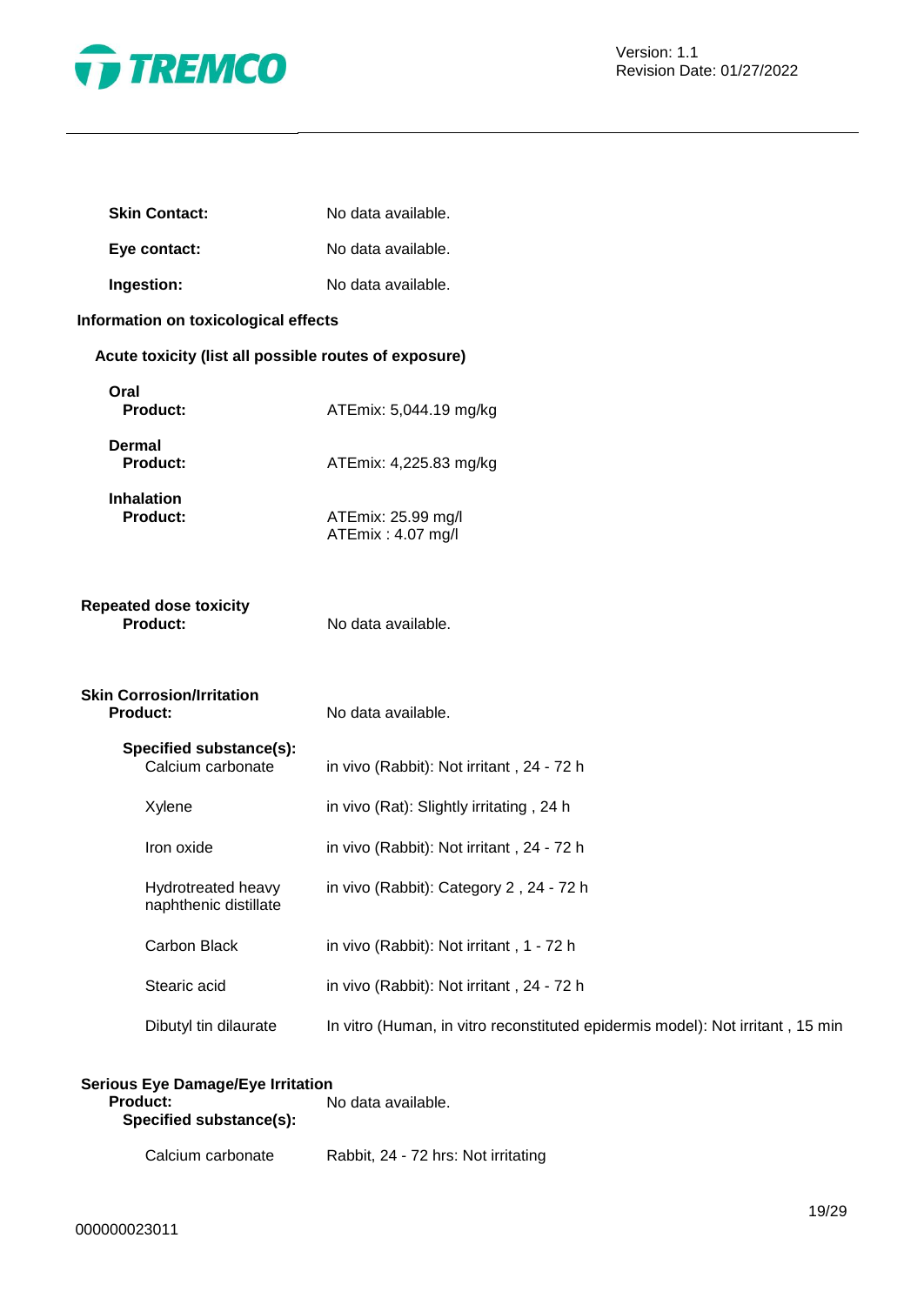

| Xylene                                                                       | Rabbit, 24 hrs: Moderately irritating                                                                                |
|------------------------------------------------------------------------------|----------------------------------------------------------------------------------------------------------------------|
| Ethylbenzene                                                                 | Rabbit, 7 d: Slightly irritating                                                                                     |
| Hydrotreated heavy<br>naphthenic distillate                                  | Rabbit, 24 hrs: Not irritating                                                                                       |
| Carbon Black                                                                 | Rabbit, 24 - 72 hrs: Not irritating                                                                                  |
| Stearic acid                                                                 | Rabbit, 27 - 72 hrs: Not irritating                                                                                  |
| Dibutyl tin dilaurate                                                        | Rabbit, 24 hrs: Highly irritating                                                                                    |
| <b>Respiratory or Skin Sensitization</b><br><b>Product:</b>                  | May cause allergy or asthma symptoms or breathing difficulties if inhaled.<br>May cause sensitization by inhalation. |
| Carcinogenicity<br><b>Product:</b>                                           | Suspected of causing cancer.                                                                                         |
|                                                                              | IARC Monographs on the Evaluation of Carcinogenic Risks to Humans:                                                   |
| Ethylbenzene                                                                 | Overall evaluation: Possibly carcinogenic to humans.                                                                 |
| Carbon Black                                                                 | Overall evaluation: Possibly carcinogenic to humans.                                                                 |
| Carbon Black                                                                 | US. National Toxicology Program (NTP) Report on Carcinogens:<br>Known To Be Human Carcinogen.                        |
| Polyvinyl chloride                                                           | US. OSHA Specifically Regulated Substances (29 CFR 1910.1001-1050), as amended:<br>Cancer                            |
| <b>Germ Cell Mutagenicity</b>                                                |                                                                                                                      |
| In vitro<br><b>Product:</b>                                                  | No data available.                                                                                                   |
| In vivo<br><b>Product:</b>                                                   | No data available.                                                                                                   |
| <b>Reproductive toxicity</b><br><b>Product:</b>                              | May damage fertility or the unborn child.                                                                            |
| <b>Specific Target Organ Toxicity - Single Exposure</b><br><b>Product:</b>   | No data available.                                                                                                   |
| <b>Specific Target Organ Toxicity - Repeated Exposure</b><br><b>Product:</b> | No data available.                                                                                                   |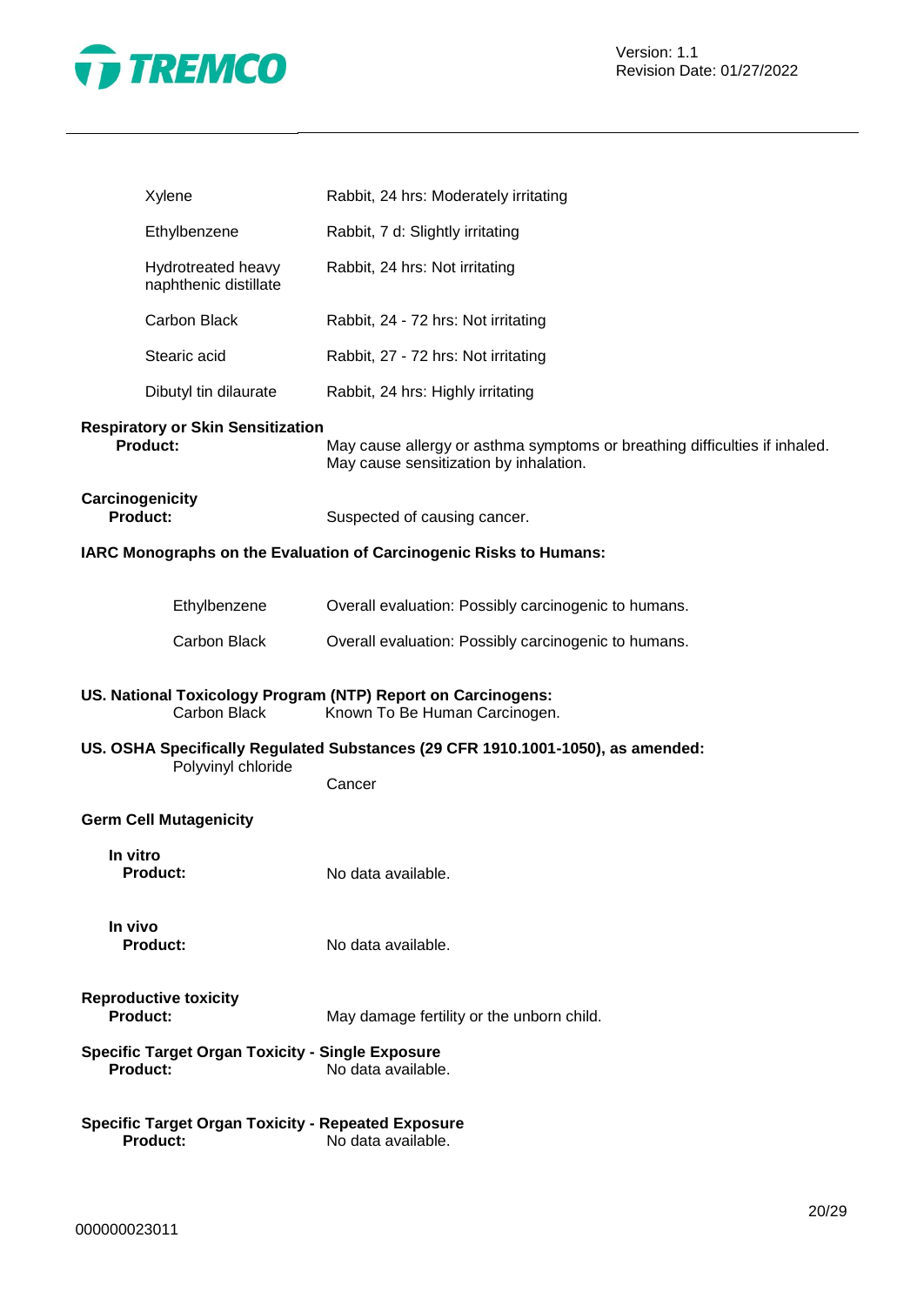

| <b>Aspiration Hazard</b> |  |
|--------------------------|--|
| <b>Product:</b>          |  |

**Product:** No data available.

**Other effects:** No data available.

# **12. Ecological information**

#### **Ecotoxicity:**

#### **Acute hazards to the aquatic environment:**

| Fish<br><b>Product:</b>                         | No data available.                                                                                                                                                                                                                              |
|-------------------------------------------------|-------------------------------------------------------------------------------------------------------------------------------------------------------------------------------------------------------------------------------------------------|
| Specified substance(s):<br>Xylene               | LC 50 (Fathead minnow (Pimephales promelas), 96 h): 13.41 mg/l Mortality                                                                                                                                                                        |
| Diisodecyl phthalate                            | LC 50 (Fathead minnow (Pimephales promelas), 96 h): > 0.47 mg/l Mortality                                                                                                                                                                       |
| Ethylbenzene                                    | LC 50 (Oncorhynchus mykiss, 96 h): 4.2 mg/l Experimental result, Key study                                                                                                                                                                      |
| Isophorone Diisocyanate                         | LC 50 (Cyprinus carpio, 96 h): > 208 mg/l Experimental result, Key study                                                                                                                                                                        |
| Iron oxide                                      | LC 50 (Pimephales promelas, 96 h): 3.66 mg/l Experimental result,<br>Supporting study<br>LC 90 (Danio rerio, 96 h): 100,000 mg/l Experimental result, Key study                                                                                 |
| Hydrotreated heavy<br>naphthenic distillate     | LL 50 (Pimephales promelas, 96 h): > 100 mg/l Experimental result, Key<br>study                                                                                                                                                                 |
| lodopropynyl<br>butylcarbamate                  | LC 50 (Rainbow trout, donaldson trout (Oncorhynchus mykiss), 96 h): 0.05 -<br>0.089 mg/l Mortality                                                                                                                                              |
| <b>Aquatic Invertebrates</b><br><b>Product:</b> | No data available.                                                                                                                                                                                                                              |
| Specified substance(s):<br>Diisodecyl phthalate | EC 50 (Opossum shrimp (Americamysis bahia), 96 h): $> 0.08$ mg/l Mortality                                                                                                                                                                      |
| Ethylbenzene                                    | EC 50 (Daphnia magna, 48 h): 1.8 - 2.4 mg/l Experimental result, Key study                                                                                                                                                                      |
| Isophorone Diisocyanate                         | EC 50 (Daphnia magna, 48 h): 27 mg/l Experimental result, Key study                                                                                                                                                                             |
| Iron oxide                                      | EC 50 (Daphnia magna, 48 h): > 100 mg/l Experimental result, Key study                                                                                                                                                                          |
| Hydrotreated heavy<br>naphthenic distillate     | LL 50 (Gammarus pulex, 72 h): > 10,000 mg/l Experimental result, Key<br>study<br>LL 50 (Gammarus pulex, 96 h): > 10,000 mg/l Experimental result, Key<br>study<br>LL 50 (Gammarus pulex, 48 h): > 10,000 mg/l Experimental result, Key<br>study |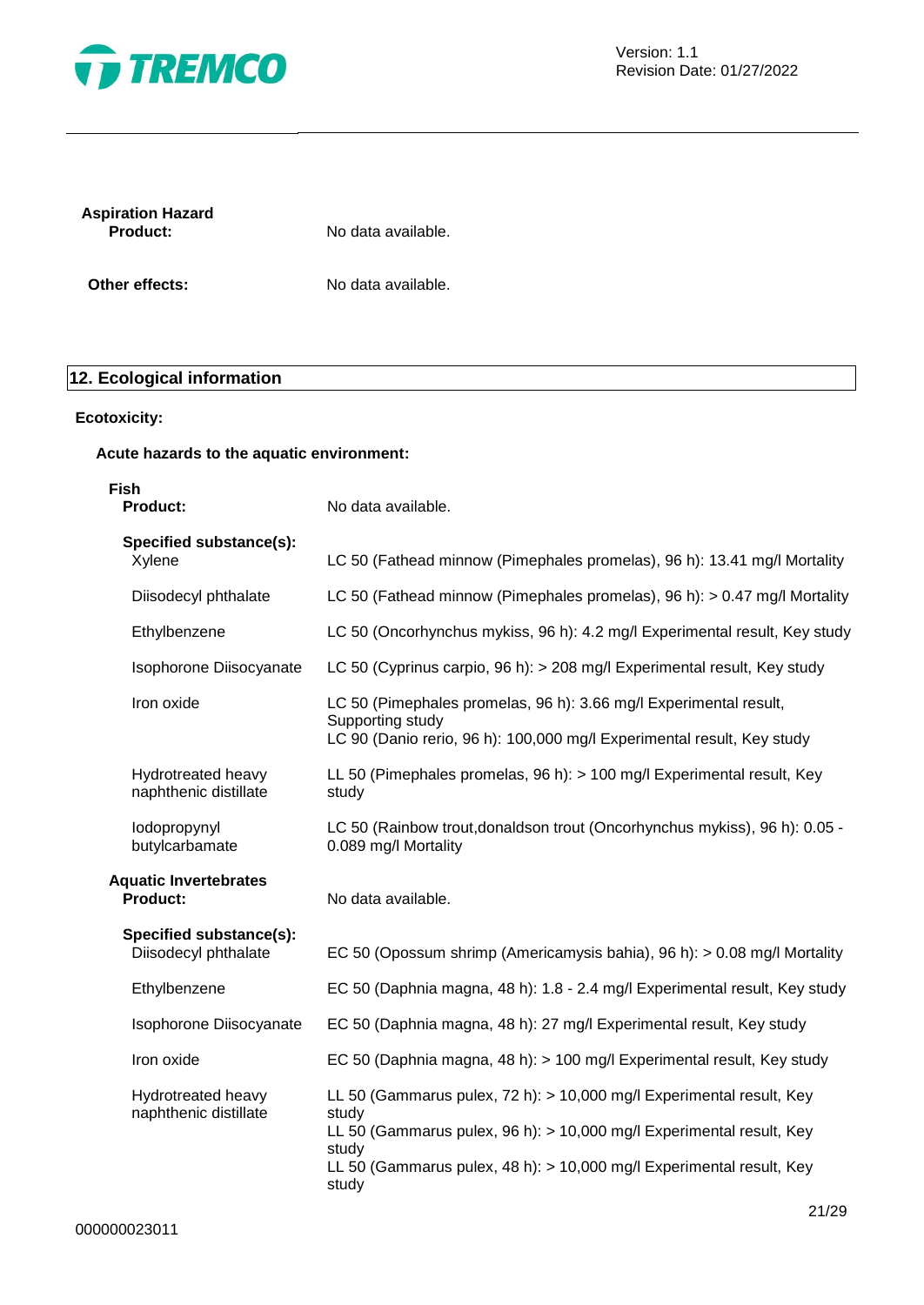

|                       | NOAEL (Daphnia magna, 48 h): >= 10,000 mg/l Experimental result, Key<br>study<br>LL 50 (Gammarus pulex, 24 h): $> 10,000$ mg/l Experimental result, Key<br>study |
|-----------------------|------------------------------------------------------------------------------------------------------------------------------------------------------------------|
| Carbon Black          | LC 50 (Daphnia sp., 48 h): 164 mg/l QSAR QSAR, Key study                                                                                                         |
| Stearic acid          | EC 50 (Daphnia magna, 48 h): > 4.8 mg/l Read-across based on grouping of<br>substances (category approach), Weight of Evidence study                             |
| Dibutyl tin dilaurate | EC 50 (Water flea (Daphnia magna), 24 h): 0.66 mg/l Intoxication<br>EC 50 (Daphnia magna, 48 h): 1.7 - 3.4 mg/l Experimental result, Key study                   |

#### **Chronic hazards to the aquatic environment:**

| <b>Fish</b><br><b>Product:</b>                                         | No data available.                                                                                                                                                                                                                                                                                                                                                                                  |
|------------------------------------------------------------------------|-----------------------------------------------------------------------------------------------------------------------------------------------------------------------------------------------------------------------------------------------------------------------------------------------------------------------------------------------------------------------------------------------------|
| Specified substance(s):<br>Hydrotreated heavy<br>naphthenic distillate | NOAEL (Oncorhynchus mykiss): >= 1,000 mg/l QSAR QSAR, Supporting<br>study                                                                                                                                                                                                                                                                                                                           |
| <b>Aquatic Invertebrates</b><br><b>Product:</b>                        | No data available.                                                                                                                                                                                                                                                                                                                                                                                  |
| Specified substance(s):<br>Ethylbenzene                                | NOAEL (Ceriodaphnia dubia): 1 mg/l Other, Key study                                                                                                                                                                                                                                                                                                                                                 |
| Isophorone Diisocyanate                                                | NOAEL (Daphnia magna): 3 mg/l Read-across from supporting substance<br>(structural analogue or surrogate), Key study                                                                                                                                                                                                                                                                                |
| Iron oxide                                                             | LC 50 (Daphnia magna): 5.9 mg/l Experimental result, Supporting study                                                                                                                                                                                                                                                                                                                               |
| Hydrotreated heavy<br>naphthenic distillate                            | NOAEL (Daphnia magna): > = 1,000 mg/l Experimental result, Supporting<br>study<br>NOAEL (Daphnia magna): >= 1,000 mg/l Experimental result, Supporting<br>study<br>NOAEL (Daphnia magna): >= 1 mg/l Experimental result, Supporting study<br>EC 50 (Daphnia magna): > 1,000 mg/l Experimental result, Supporting study<br>EC 50 (Daphnia magna): > 1,000 mg/l Experimental result, Supporting study |
| Carbon Black                                                           | EC 50 (Daphnia sp.): 4.9 mg/l QSAR QSAR, Key study                                                                                                                                                                                                                                                                                                                                                  |
| <b>Toxicity to Aquatic Plants</b><br><b>Product:</b>                   | No data available.                                                                                                                                                                                                                                                                                                                                                                                  |
| <b>Persistence and Degradability</b>                                   |                                                                                                                                                                                                                                                                                                                                                                                                     |
| <b>Biodegradation</b><br><b>Product:</b>                               | No data available.                                                                                                                                                                                                                                                                                                                                                                                  |
| Specified substance(s):<br>Ethylbenzene                                | 70 - 80 % (28 d) Detected in water. Experimental result, Key study                                                                                                                                                                                                                                                                                                                                  |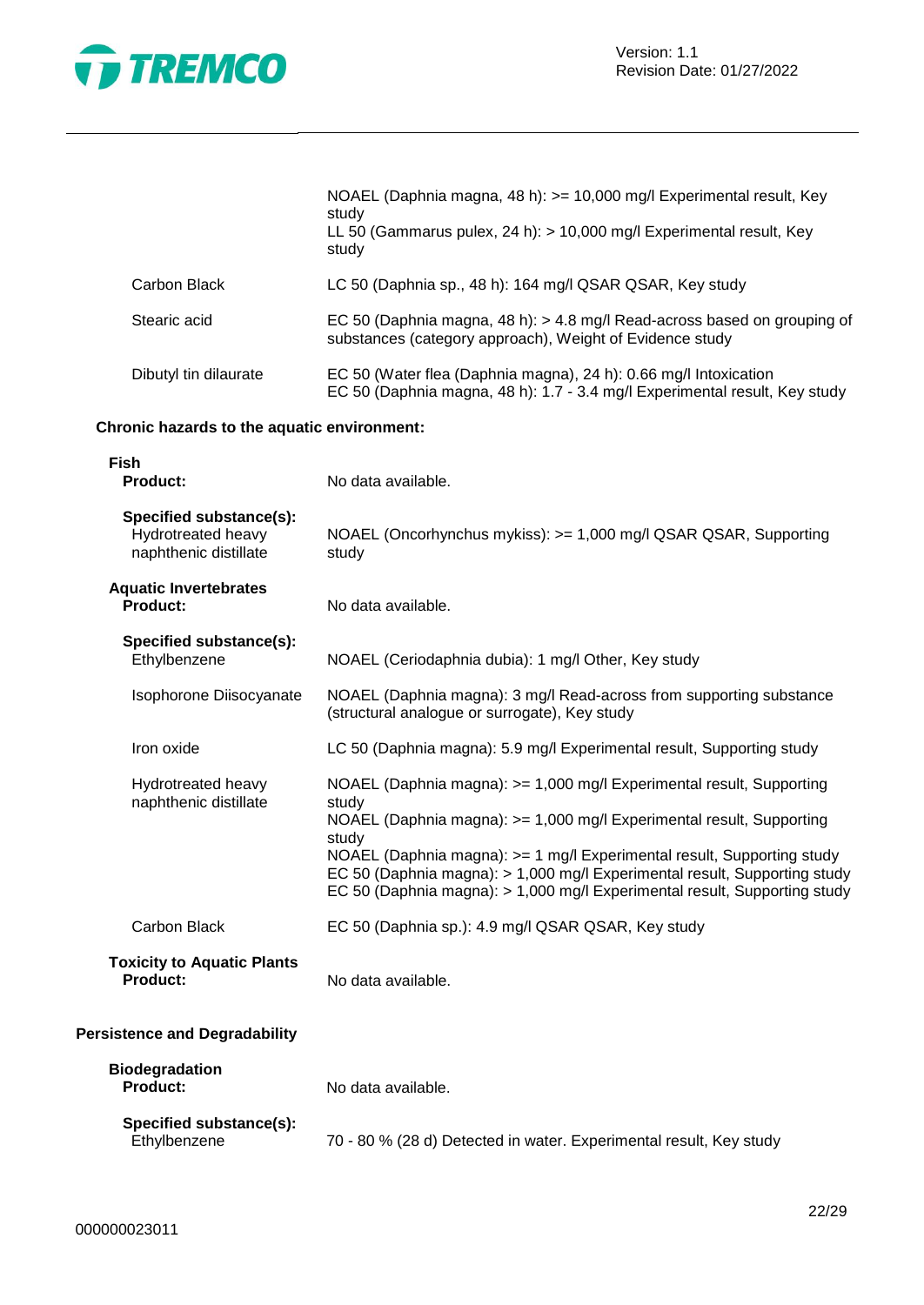

| Isophorone Diisocyanate                                                              | > 0 % (28 d) Detected in water. Experimental result, Key study                                                                                                                                                                                                                                                                                                              |
|--------------------------------------------------------------------------------------|-----------------------------------------------------------------------------------------------------------------------------------------------------------------------------------------------------------------------------------------------------------------------------------------------------------------------------------------------------------------------------|
| Hydrotreated heavy<br>naphthenic distillate                                          | 2 - 4 % (28 d) Detected in water. Experimental result, Supporting study<br>2 - 8 % (28 d) Detected in water. Experimental result, Supporting study<br>31 % (28 d) Detected in water. Read-across based on grouping of<br>substances (category approach), Supporting study<br>31 % (28 d) Detected in water. Experimental result, Supporting study                           |
| Dibutyl tin dilaurate                                                                | 23 % (39 d) Detected in water. Experimental result, Key study                                                                                                                                                                                                                                                                                                               |
| <b>BOD/COD Ratio</b><br><b>Product:</b>                                              | No data available.                                                                                                                                                                                                                                                                                                                                                          |
| <b>Bioaccumulative potential</b><br><b>Bioconcentration Factor (BCF)</b><br>Product: | No data available.                                                                                                                                                                                                                                                                                                                                                          |
|                                                                                      |                                                                                                                                                                                                                                                                                                                                                                             |
| Specified substance(s):<br>Xylene                                                    | Oncorhynchus mykiss, Aquatic sediment Experimental result, Key study<br>Oncorhynchus mykiss, Aquatic sediment Experimental result, Key study<br>Oncorhynchus mykiss, Aquatic sediment Experimental result, Key study                                                                                                                                                        |
| Ethylbenzene                                                                         | Selenastrum capricornutum, Aquatic sediment Other, Supporting study<br>Carassius auratus, Aquatic sediment Other, Supporting study<br>Crassostrea virginica; Mytilus edulis; Tapes semidecussata, Aquatic<br>sediment Other, Supporting study<br>Oncorhynchus kisutch, Aquatic sediment Other, Key study<br>Platichthys stellatus, Aquatic sediment Other, Supporting study |
| Isophorone Diisocyanate                                                              | Aquatic sediment QSAR, Not specified<br>Aquatic sediment QSAR, Not specified                                                                                                                                                                                                                                                                                                |
| Partition Coefficient n-octanol / water (log Kow)<br><b>Product:</b>                 | No data available.                                                                                                                                                                                                                                                                                                                                                          |
| Specified substance(s):                                                              |                                                                                                                                                                                                                                                                                                                                                                             |
| Xylene                                                                               | Log Kow: 2.77 - 3.15 No Not specified, Not specified                                                                                                                                                                                                                                                                                                                        |
| Diisodecyl phthalate                                                                 | Log Kow: 10.36                                                                                                                                                                                                                                                                                                                                                              |
| Ethylbenzene                                                                         | Log Kow: 3.15<br>Log Kow: 3.13 - 3.14 No Other, Supporting study                                                                                                                                                                                                                                                                                                            |
| Isophorone Diisocyanate                                                              | Log Kow: 4.75                                                                                                                                                                                                                                                                                                                                                               |
| Stearic acid                                                                         | Log Kow: 8.23                                                                                                                                                                                                                                                                                                                                                               |
| Dibutyl tin dilaurate                                                                | Log Kow: 3.12                                                                                                                                                                                                                                                                                                                                                               |
| <b>Mobility in soil:</b>                                                             | No data available.                                                                                                                                                                                                                                                                                                                                                          |

**Other adverse effects:** Harmful to aquatic life with long lasting effects.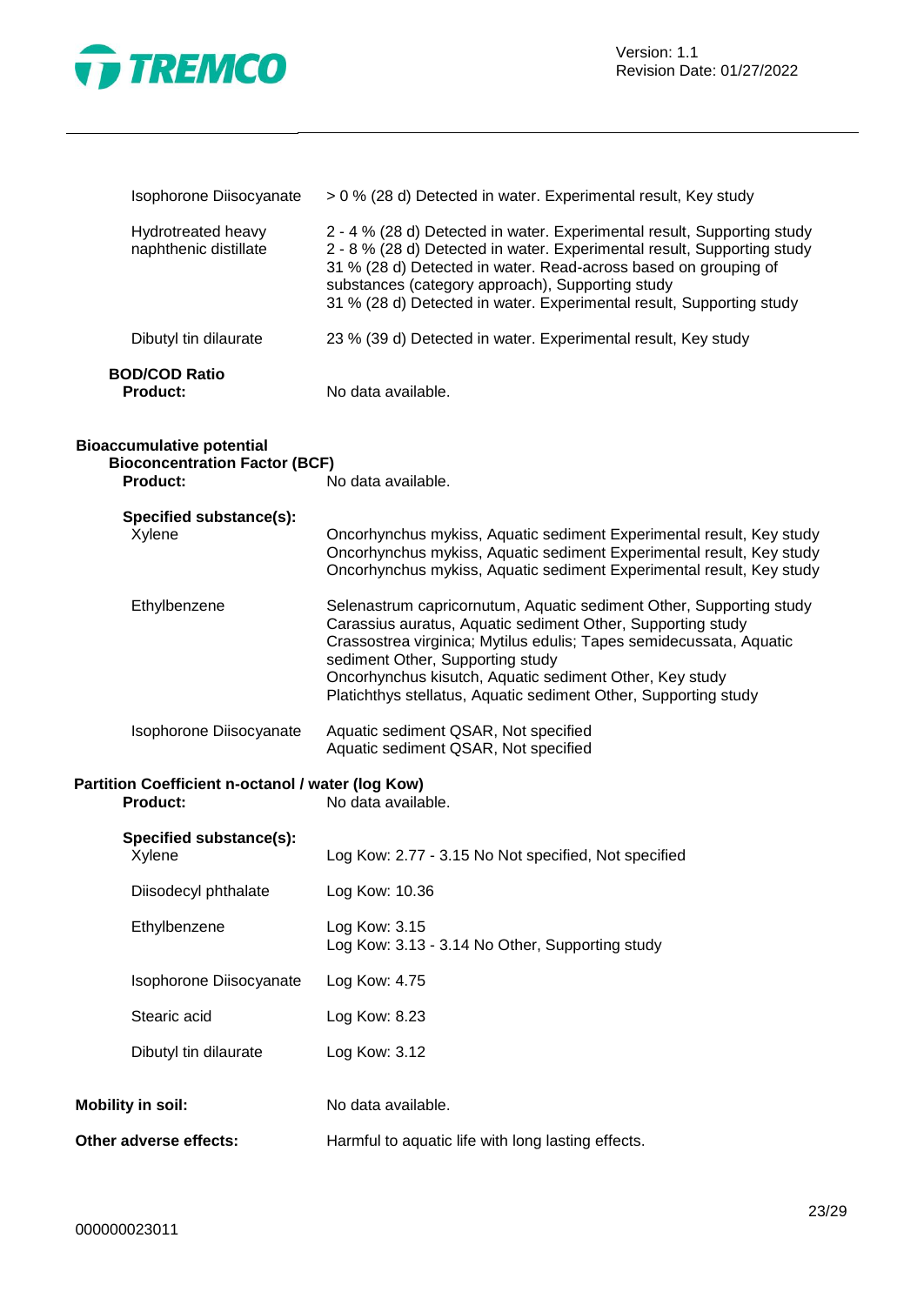

#### **13. Disposal considerations**

| Disposal methods:              | Dispose of waste at an appropriate treatment and disposal facility in<br>accordance with applicable laws and regulations, and product<br>characteristics at time of disposal. |
|--------------------------------|-------------------------------------------------------------------------------------------------------------------------------------------------------------------------------|
| <b>Contaminated Packaging:</b> | No data available.                                                                                                                                                            |

#### **14. Transport information**

#### **TDG:**

Not Regulated

#### **CFR / DOT:**

Not Regulated

#### **IMDG:**

Not Regulated

#### **15. Regulatory information**

#### **US Federal Regulations**

**TSCA Section 12(b) Export Notification (40 CFR 707, Subpt. D)**

None present or none present in regulated quantities.

#### **US. Toxic Substances Control Act (TSCA) Section 5(a)(2) Final Significant New Use Rules (SNURs) (40 CFR 721, Subpt E)**

None present or none present in regulated quantities.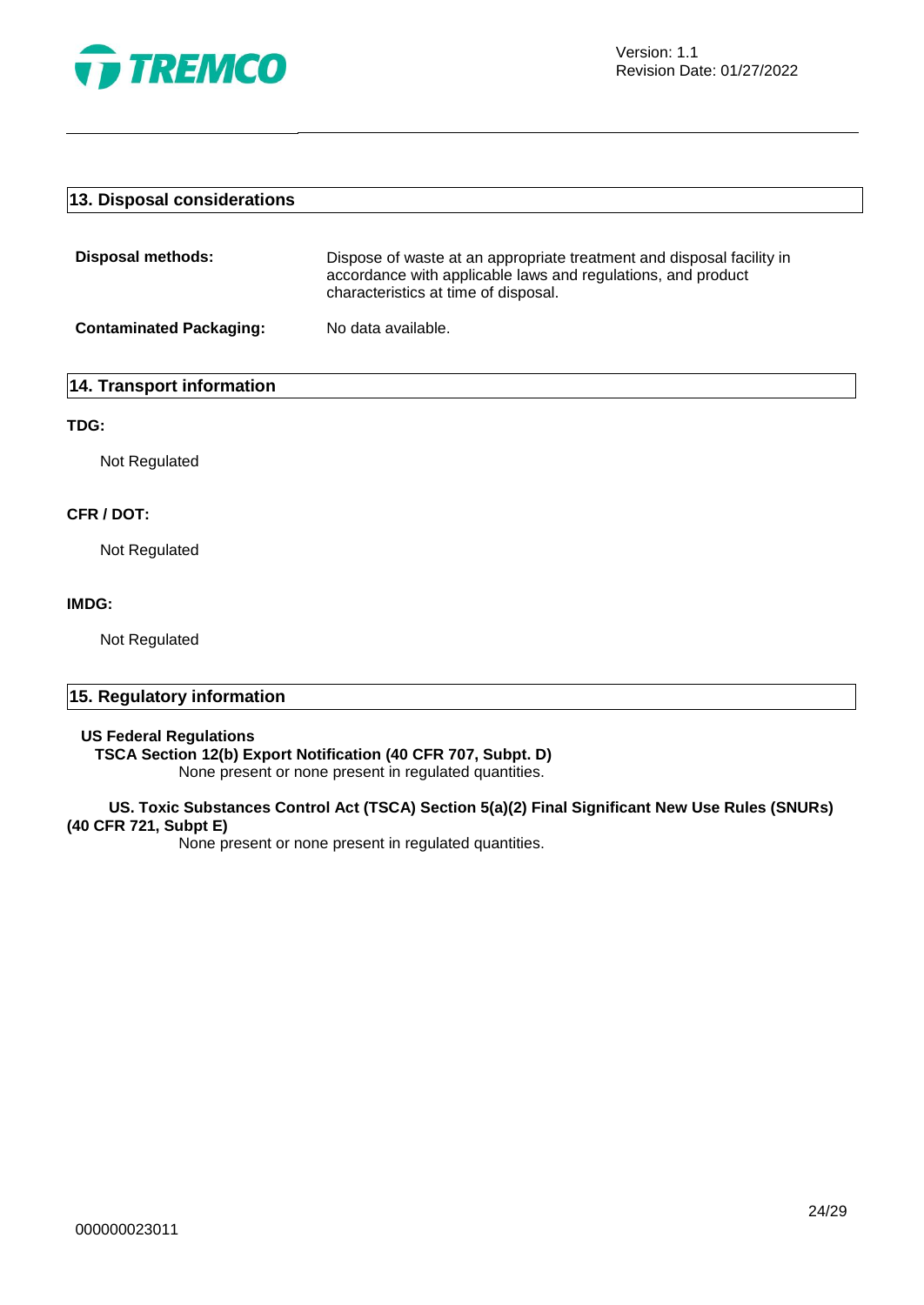

#### **US. OSHA Specifically Regulated Substances (29 CFR 1910.1001-1050), as amended**

| <b>Chemical Identity</b><br>Polyvinyl chloride | OSHA hazard(s)<br>Blood<br>Liver<br>Cancer<br>Flammability<br>Central nervous system                                          |
|------------------------------------------------|-------------------------------------------------------------------------------------------------------------------------------|
| Crystalline Silica<br>(Quartz)/ Silica Sand    | kidney effects<br>lung effects<br>immune system effects<br>Cancer                                                             |
| Benzene                                        | <b>Blood</b><br>respiratory tract irritation<br>Central nervous system<br>Flammability<br>Cancer<br>Skin<br>Aspiration<br>Eye |

#### **CERCLA Hazardous Substance List (40 CFR 302.4):**

| <b>Chemical Identity</b> | Reportable quantity |
|--------------------------|---------------------|
| Xylene                   | $100$ lbs.          |
| Ethylbenzene             | 1000 lbs.           |
| Toluene                  | 1000 lbs.           |
| Methanol                 | 5000 lbs.           |
| Benzene                  | $10$ lbs.           |

#### **Superfund Amendments and Reauthorization Act of 1986 (SARA)**

#### **Hazard categories**

Immediate (Acute) Health Hazards Delayed (Chronic) Health Hazard Acute toxicity (any route or exposure) Respiratory or Skin Sensitization **Carcinogenicity** Reproductive toxicity

**US. EPCRA (SARA Title III) Section 304 Extremely Hazardous Substances Reporting Quantities and the Comprehensive Environmental Response, Compensation, and Liability Act (CERCLA) Hazardous Substances**

Not regulated.

#### **US. EPCRA (SARA Title III Section 313 Toxic Chemical Release Inventory (TRI) Reporting**

| <b>Chemical Identity</b> | % by weight |  |
|--------------------------|-------------|--|
| Xylene                   | $\%$        |  |
| Ethylbenzene             | $\%$        |  |

**Clean Air Act (CAA) Section 112(r) Accidental Release Prevention (40 CFR 68.130)** None present or none present in regulated quantities.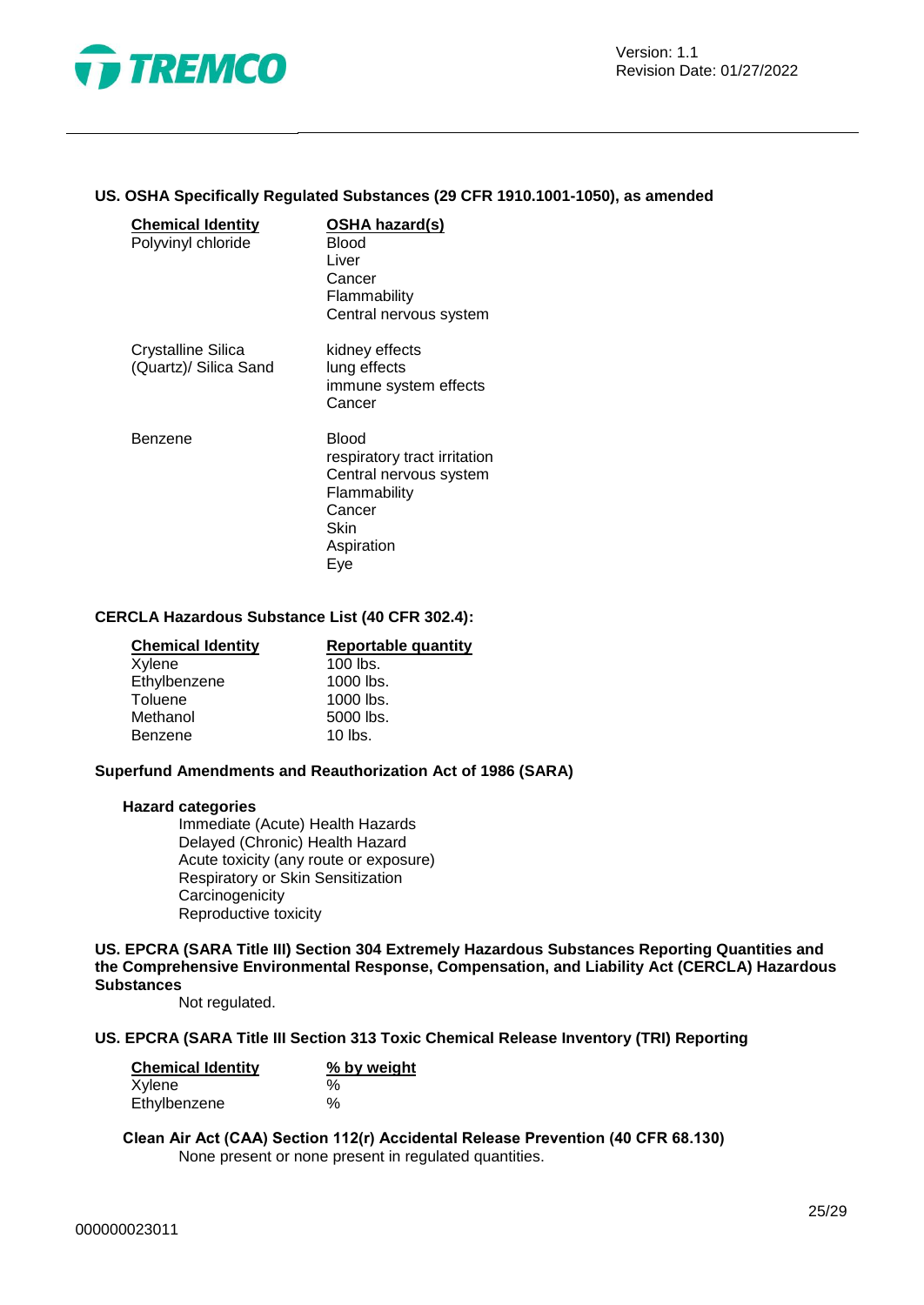

#### **Clean Water Act Section 311 Hazardous Substances (40 CFR 117.3)**

**Chemical Identity**<br> **Reportable quantity:** Reportable quantity: I  $\overline{\mathsf{Reportable} }$  quantity: lbs.

#### **US State Regulations**

#### **US. California Proposition 65**



#### **WARNING**

Cancer and Reproductive Harm - www.P65Warnings.ca.gov

#### **US. New Jersey Worker and Community Right-to-Know Act**

#### **Chemical Identity**

Calcium carbonate Polyvinyl chloride Calcium Carbonate (Limestone) Xylene Calcium oxide Ethylbenzene Hydrotreated heavy naphthenic distillate Carbon Black

#### **US. Massachusetts RTK - Substance List**

#### **Chemical Identity**

Calcium carbonate Calcium Carbonate (Limestone) Xylene Isophorone Diisocyanate Crystalline Silica (Quartz)/ Silica Sand

#### **US. Pennsylvania RTK - Hazardous Substances**

#### **Chemical Identity**

Calcium carbonate Calcium Carbonate (Limestone) Xylene Calcium oxide Diisodecyl phthalate Carbon Black

#### **US. Rhode Island RTK**

**Chemical Identity** Calcium carbonate Polyvinyl chloride Calcium Carbonate (Limestone) Xylene

#### **International regulations**

#### **Montreal protocol**

Not applicable

#### **Stockholm convention**

Not applicable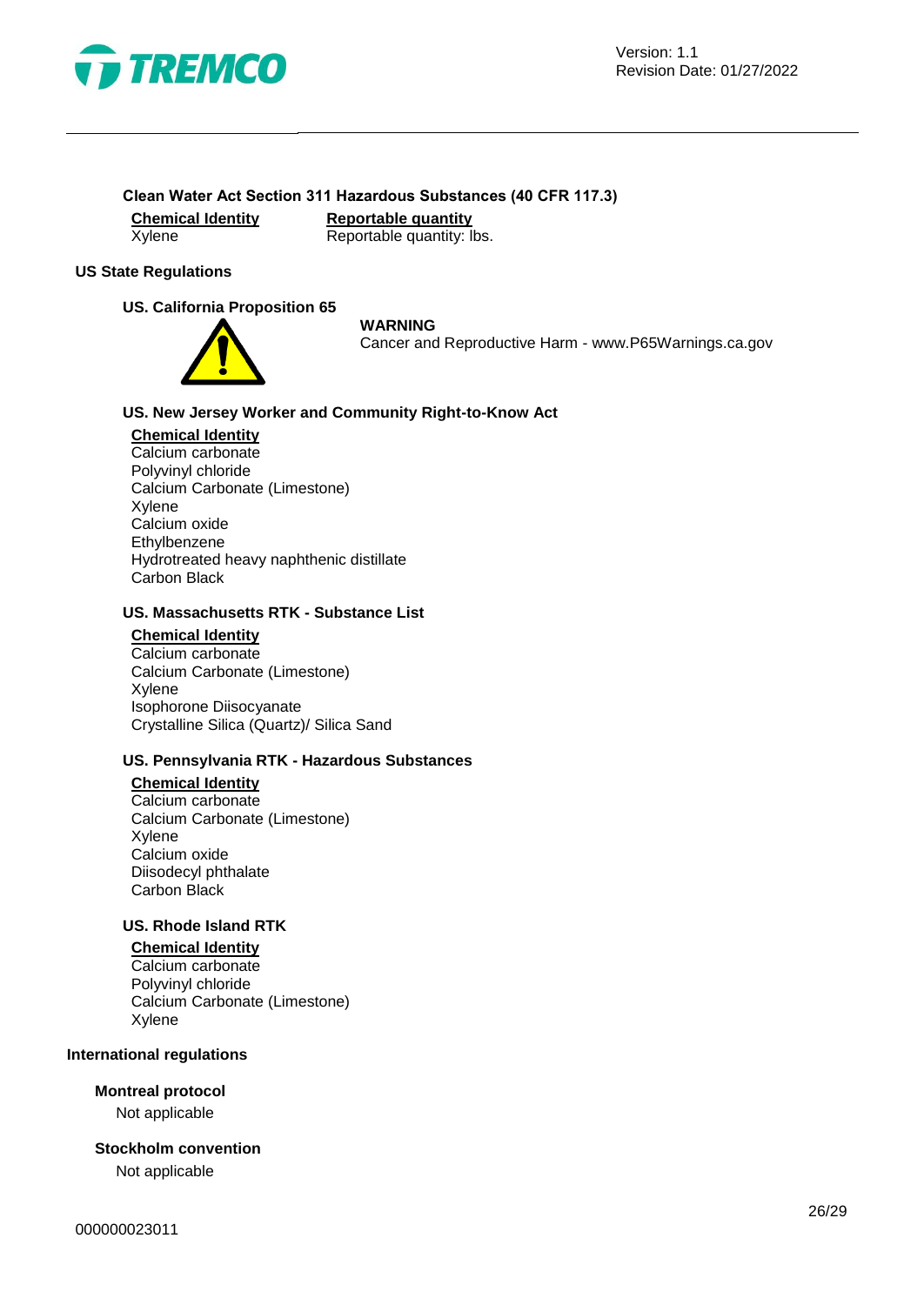

#### **Rotterdam convention**

Not applicable

# **Kyoto protocol**

Not applicable

#### **VOC:**

| Regulatory VOC (less water and<br>exempt solvent) | $\therefore$ 39 g/l |
|---------------------------------------------------|---------------------|
| VOC Method 310                                    | $2.93\%$            |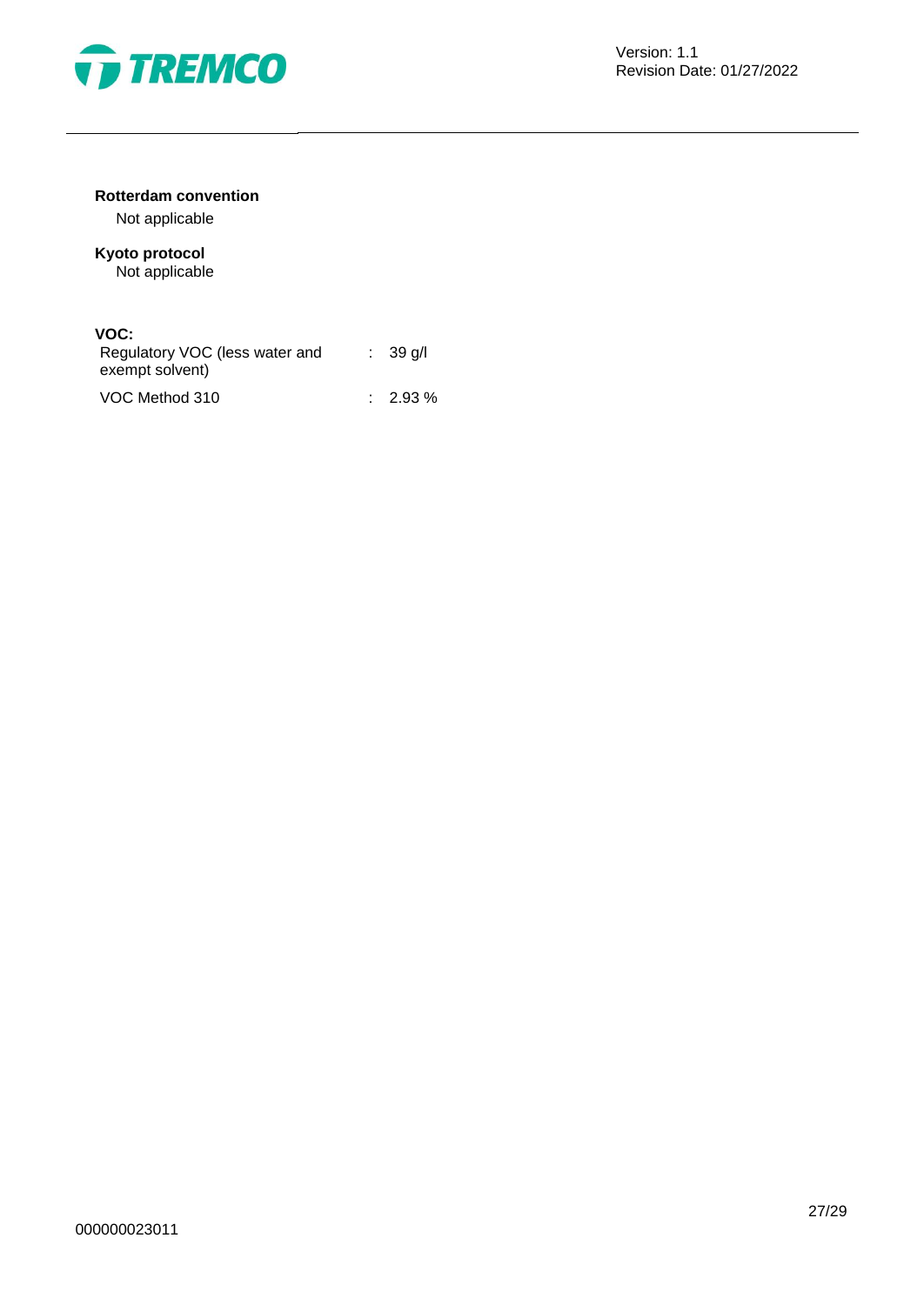

Version: 1.1 Revision Date: 01/27/2022

| <b>Inventory Status:</b>                    |                                                                                              |
|---------------------------------------------|----------------------------------------------------------------------------------------------|
| Australia AICS:                             | One or more components in this<br>product are not listed on or exempt<br>from the Inventory. |
| Canada DSL Inventory List:                  | All components in this product are<br>listed on or exempt from the<br>Inventory.             |
| EINECS, ELINCS or NLP:                      | One or more components in this<br>product are not listed on or exempt<br>from the Inventory. |
| Japan (ENCS) List:                          | One or more components in this<br>product are not listed on or exempt<br>from the Inventory. |
| China Inv. Existing Chemical<br>Substances: | One or more components in this<br>product are not listed on or exempt<br>from the Inventory. |
| Korea Existing Chemicals Inv. (KECI):       | One or more components in this<br>product are not listed on or exempt<br>from the Inventory. |
| Canada NDSL Inventory:                      | One or more components in this<br>product are not listed on or exempt<br>from the Inventory. |
| Philippines PICCS:                          | One or more components in this<br>product are not listed on or exempt<br>from the Inventory. |
| US TSCA Inventory:                          | All components in this product are<br>listed on or exempt from the<br>Inventory.             |
| New Zealand Inventory of Chemicals:         | One or more components in this<br>product are not listed on or exempt<br>from the Inventory. |
| Japan ISHL Listing:                         | One or more components in this<br>product are not listed on or exempt<br>from the Inventory. |
| Japan Pharmacopoeia Listing:                | One or more components in this<br>product are not listed on or exempt<br>from the Inventory. |
| Mexico INSQ:                                | One or more components in this                                                               |